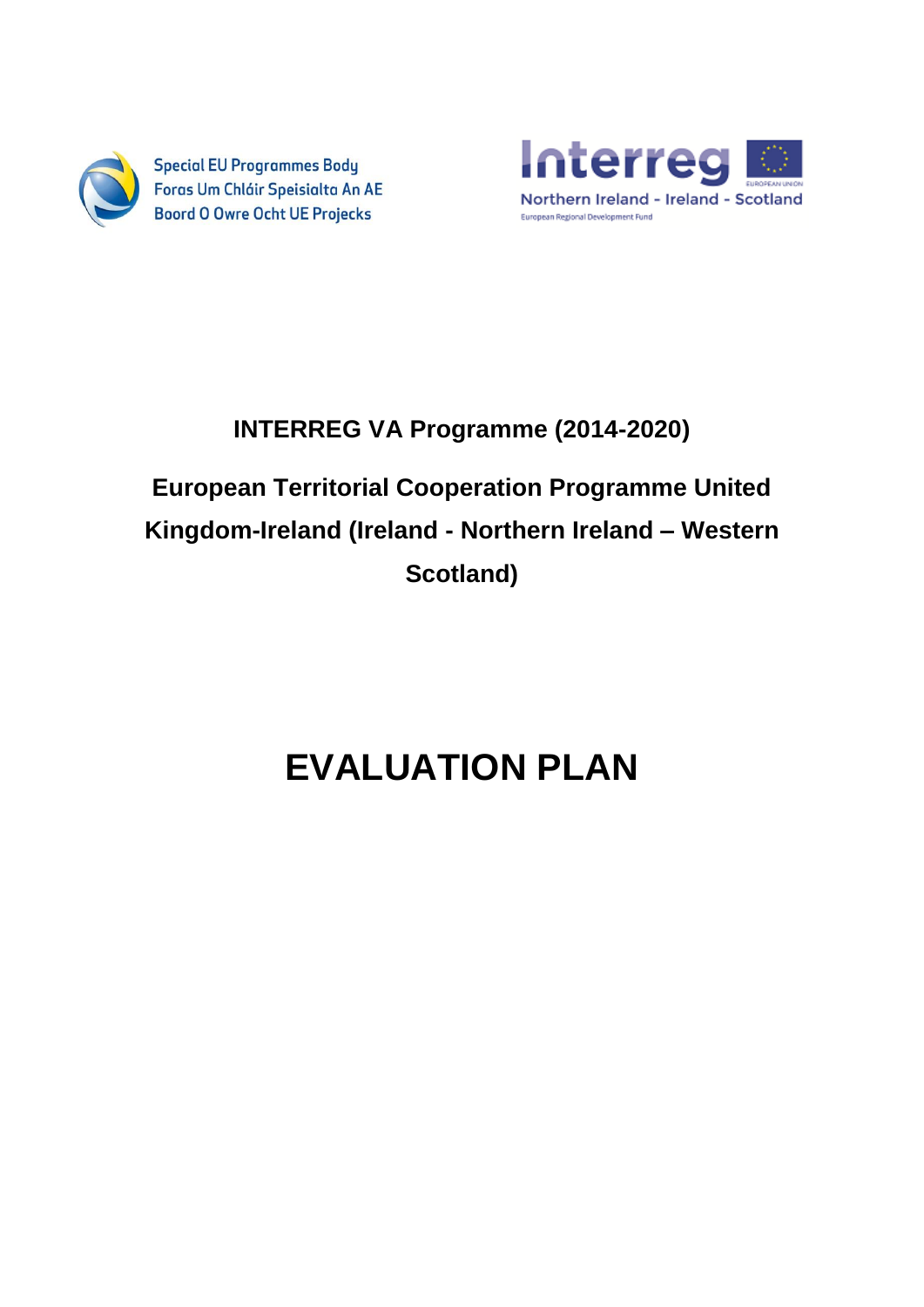**Contents** 

- 1. INTRODUCTION
- 2. OVERVIEW OF PLANNED EVALUATIONS
- 3. EX ANTE EVALUATION (COMPLETED)
- 4. MONITORING
- 5. EVALUATION
- 6. MECHANISMS FOR DESIGNING & MANAGING EVALUATIONS
- 7. ARRANGEMENTS FOR USING & DISSEMINATING THE EVALUATIONS
- 8. PROPOSED TIMETABLE
- 9. BUDGET

ANNEX 1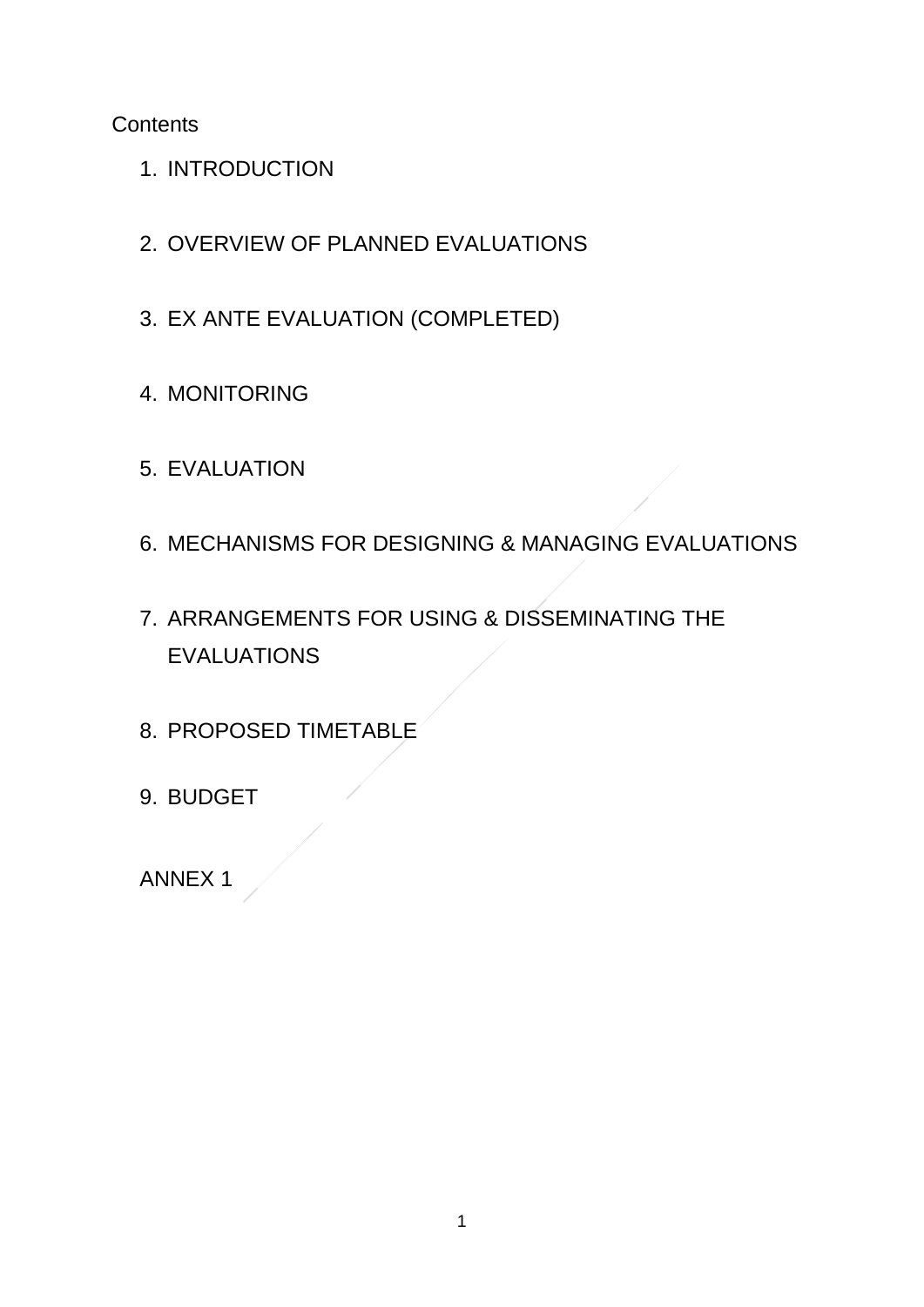# **1. INTRODUCTION**

- 1.1 This evaluation plan is prepared by the Managing Authority to fulfil Article 114(1) of the Common Provisions Regulation (CPR)<sup>1</sup>. The plan has taken due account of the European Commission's Guidance Document on Monitoring and Evaluation. The Managing Authority is committed to ensuring a comprehensive evaluation plan is in place to facilitate learning and maximise the impact of the proposed investments. The Monitoring Committee discussed the evaluation plan at its meeting on 9th December 2015 and approved the plan, subject to amendments submitted by 8th January 2016. It was agreed that an Evaluation Steering Group would be established to monitor and advise on implementation of the evaluation plan. The Monitoring Committee will examine the evaluation plan annually.
- 1.2 The programming period 2014 2020 places a renewed emphasis on having a clear intervention logic including clear specific objectives, results and outputs with associated targets. Evaluation is a key tool in testing the intervention logic and examining the effectiveness and impact of the programme. Monitoring and evaluation are intrinsically linked and are essential for effective programme and project management, therefore this document also refers to monitoring arrangements. This evaluation plan incorporates lessons learnt from previous programmes.

# **2. OVERVIEW OF PLANNED EVALUATIONS**

- 2.1 This plan includes two types of evaluations:
	- a) implementation evaluation;
	- b) impact evaluations.

**.** 

2.2 The implementation evaluation will support the smooth delivery of the programme by assessing the efficiency and effectiveness of the implementation mechanism

 $1$  Draw up an evaluation plan and submit to the Monitoring Committee no more than one year after the approval of the programme in accordance with Article 114 of Regulation (EU) 1303/2013.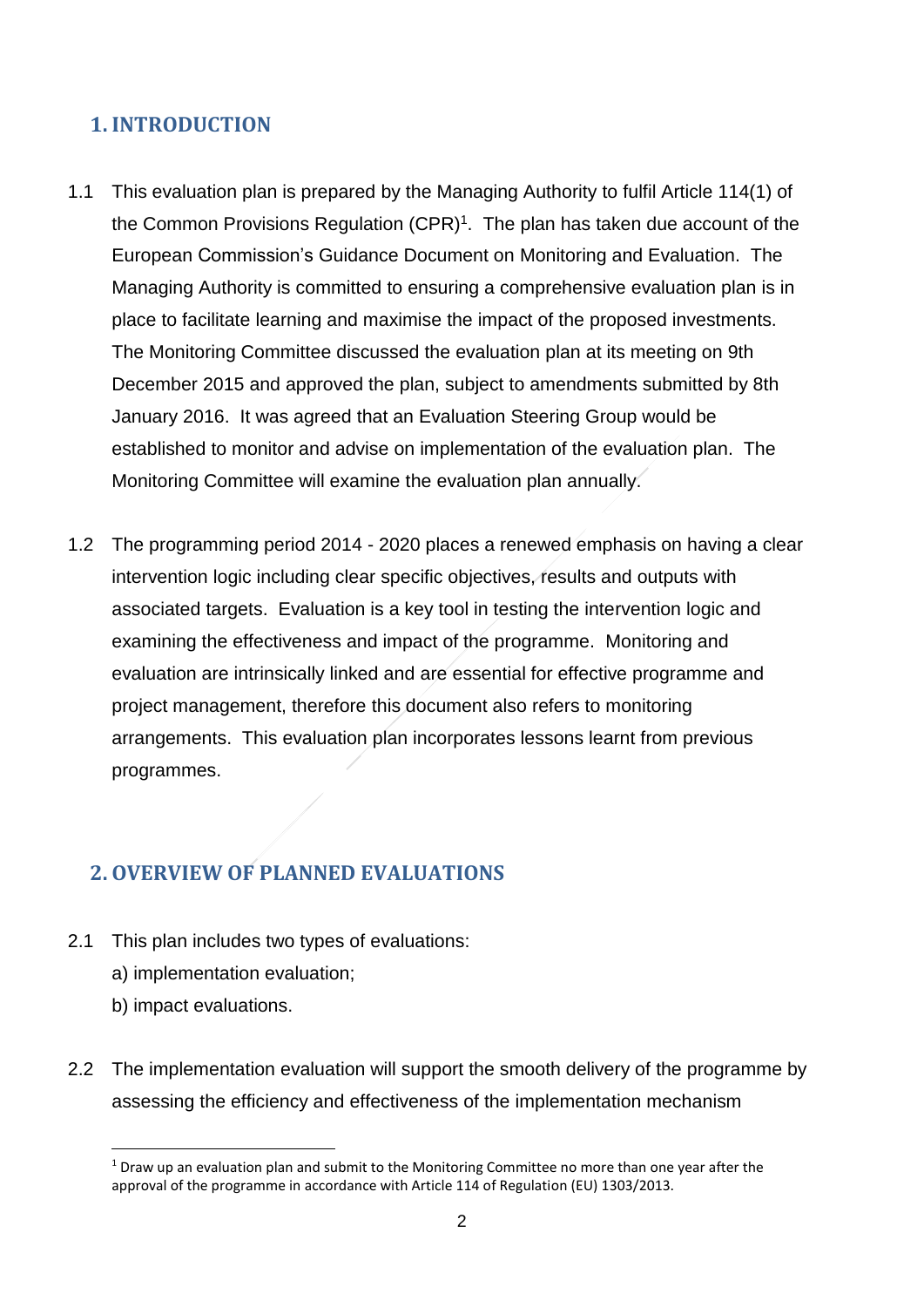established for the programme, including measures to reduce the administrative burden.

- 2.3 Impact evaluations will be carried out on each priority axis, to test the intervention logic of that priority axis, and form a view of the effectiveness and impact of the investment, with a particular emphasis on learning any lessons that could inform future programmes or other related public sector investments.
- 2.4 Implementation and impact evaluations will also inform any proposed adjustments to the Programme during the programme period.
- 2.5 The evaluation plan will require resources, both in terms of staff and finance. The plan proposes a proportionate response to evaluation and takes due account of the size of the programme, the nature of the activities being supported and the added value to public investment by focussing on effectiveness, impact and learning.
- 2.6 The evaluation plan also recognises the wide range of stakeholders with an interest in the effectiveness and efficiency of the programme including: the Programme Monitoring Committee; Member States; Accountable/Policy Departments; the European Commission; Lead Partners and the wider public, including the taxpayer. Therefore all evaluations will be conducted with a high level of transparency, with the findings readily available to all interested parties.

# **3. EX-ANTE EVALUATION (COMPLETED)**

3.1 An ex-ante evaluation was carried out on the Programme during programme preparation. The purpose of an ex-ante evaluation is to optimise the allocation of resources and to improve the quality of programming. It addressed the relevance of the programme strategy, the likely effectiveness of the programme and an assessment of the potential impact. The ex-ante evaluation also commented on the proposed implementation systems and identified potential risks.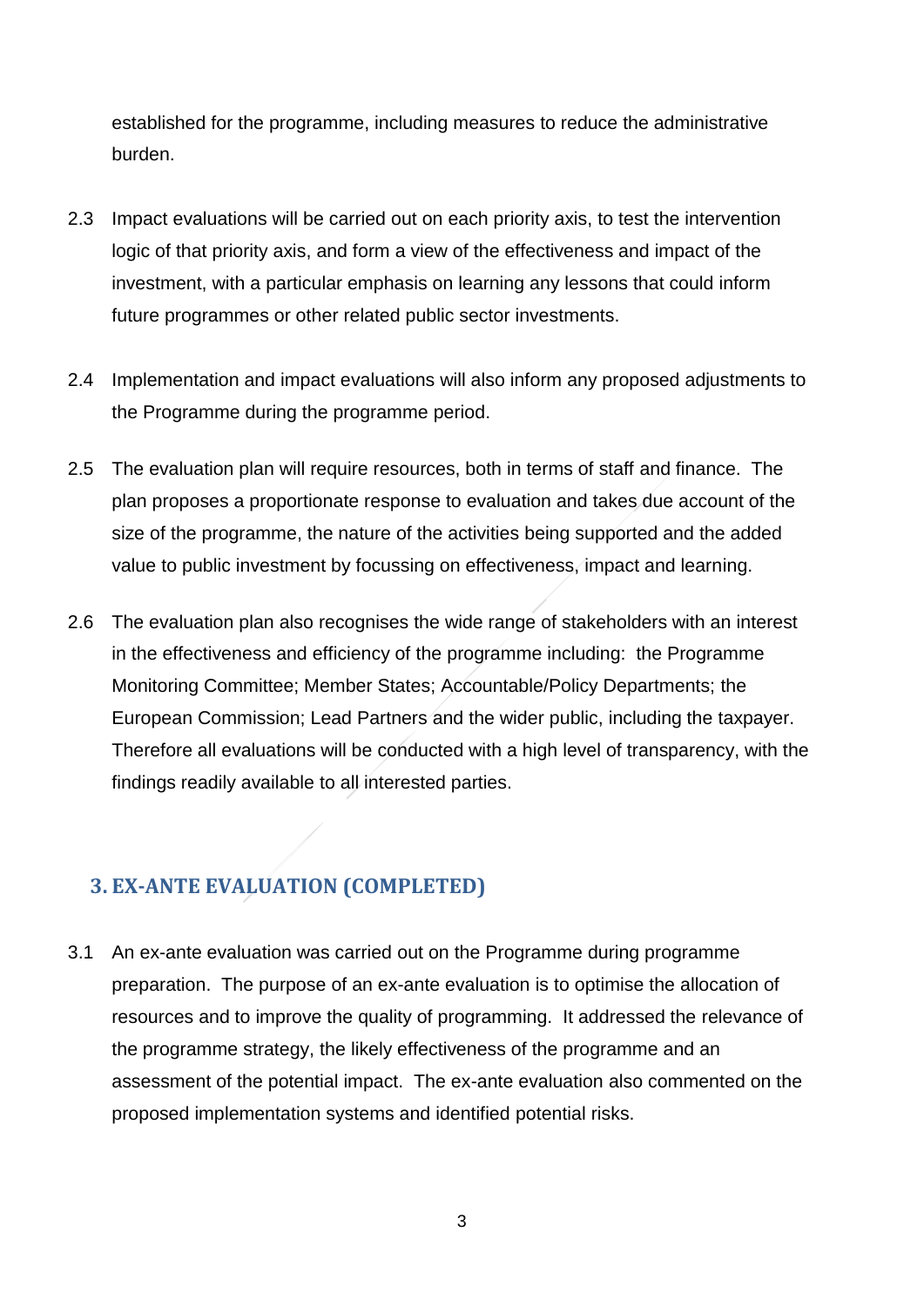- 3.2 Ex-ante evaluators were appointed early in the planning process for the programme and worked closely with the programme development team. The ex-ante was an iterative process with the evaluators providing feedback and guidance as the Cooperation Programme developed. The ex-ante evaluation<sup>2</sup> for INTERREG VA was submitted to the Commission on 28 January 2015 with the Cooperation Programme, in accordance with DG REGIO Guidelines on Evaluation Methods.
- 3.3 The ex-ante evaluators recommended the evaluation plan to include:
	- Possible data needs for on-going evaluations "including evaluations to assess effectiveness, efficiency and impact for each programme", and in particular for the impact evaluations that should assess the programme contribution to the objectives of each priority axis at least once during the programme period;
	- Main evaluations to be undertaken i.e. covering the interventions leading to the main results or responding to specific needs (for example to find out whether further actions are needed to be launched in a specific field of activity or, when planned, the evaluation of innovative approaches as sources of new policy knowledge);
	- Timing of evaluations, their methods and data needs, and possible training activities if deemed necessary;
	- Methods to be applied to the planned impact evaluations and availability of the related necessary data through the monitoring system, existing administrative data or national or regional statistics and;
	- Any guidance to be followed in undertaking evaluations.

**.** 

<sup>2</sup> Ex Ante Evaluation Report on the INTERREG VA Cross Border Territorial Co-operation Programme **2014-2020 (**September 2014)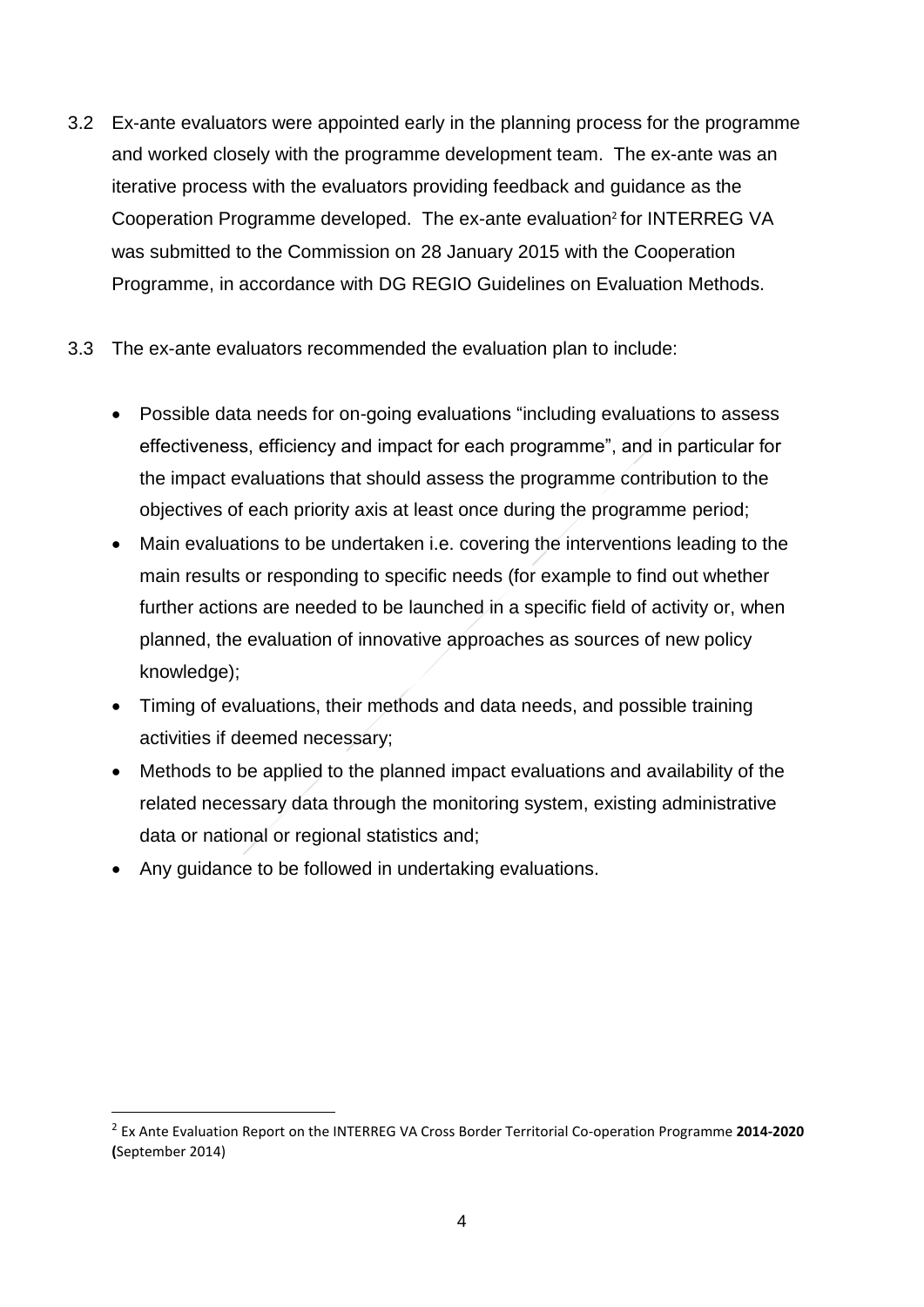## **4. MONITORING**

#### **Simplified Intervention Logic**



- 4.1 The diagram above outlines a simplified intervention logic, and the relationships between the specific objectives, result indicators and outputs. (Note: the blue shaded boxes refer to the planned actions as stated in the Cooperation Programme, whilst the red shaded boxes refer to the actual situation following implementation.)
- 4.2 The programme identifies a range of outputs for each specific objective. (Table 4 of the Cooperation Programme). These outputs are either common outputs (shared with all other ESIF programmes) or programme specific outputs. Some of these outputs have been selected for inclusion in the performance framework of the programme (Table 5 of the Cooperation Programme). The EU Commission will monitor the achievement of the performance framework indicators at the end of 2018 and 2023. Failure to achieve the targets within the performance framework may result in financial penalties.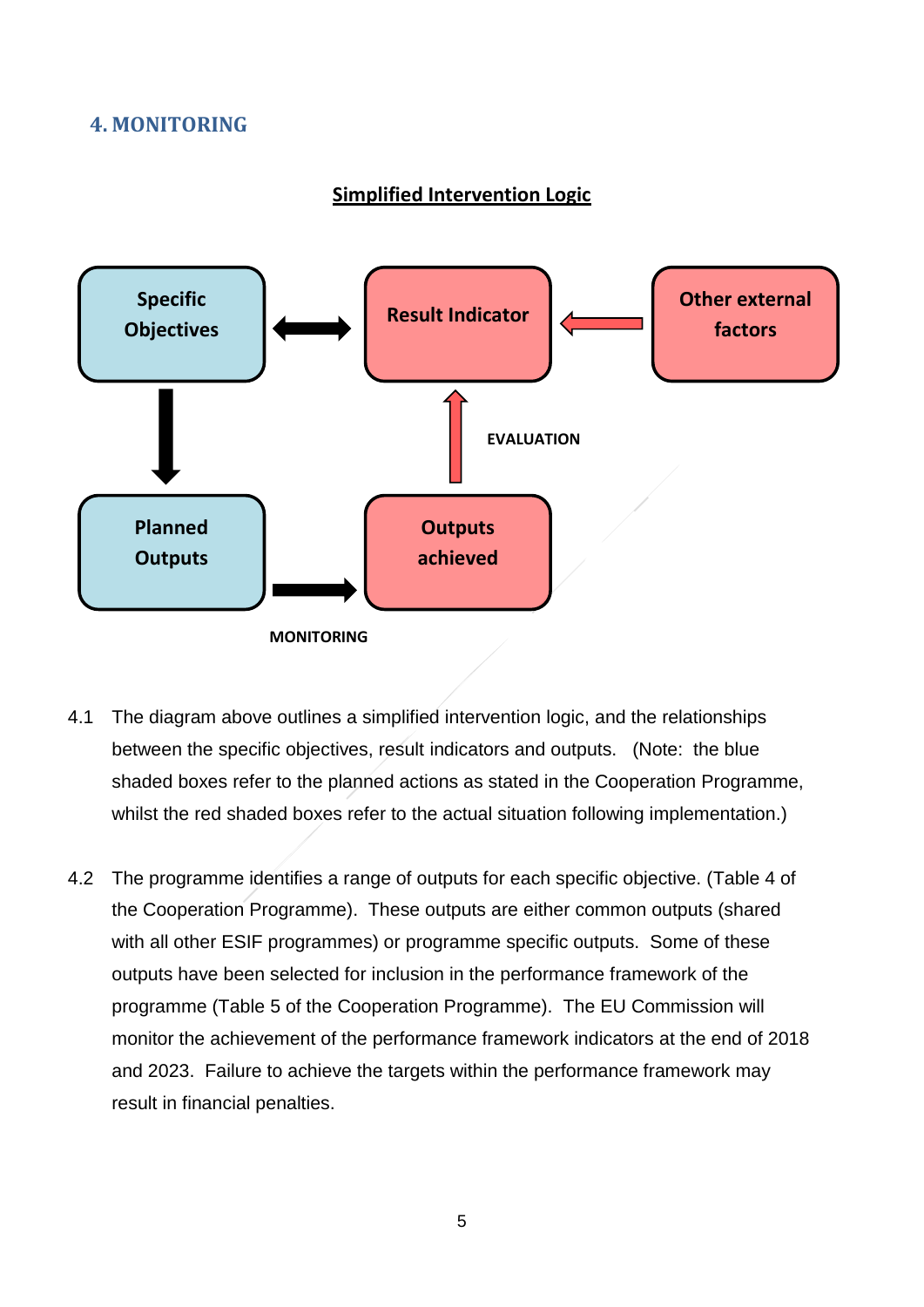- 4.3 Monitoring is the term used to describe the system by which the programme will assess the achievement of the outputs against the programme targets. Key aspects of the monitoring system include:
	- clear definitions of all output indicators;
	- inclusion of output indicators in the call for applications;
	- applicants have to address how they will deliver outputs within their application form;
	- outputs inform project assessment and decision making of award of grant aid;
	- outputs are included within the letter of offer for grant aid;
	- outputs are subject to on-going monitoring and quality assurance of data collection;
	- achievement of outputs (and where considered necessary associated milestones) will be linked to payments;
- 4.4 Output Indicator Guidance for each specific objective has been prepared for Applicants, detailing output indicators and associated targets; definitions for each indicator; and guidance on what monitoring information to report and how to report it.
- 4.5 Applicants are required to state how they will contribute to the indicators in their application form. The relevant monitoring indicators and targets for each project will be documented in the Letter of Offer. Projects are required to provide updated information on their indicators on a quarterly basis. This will facilitate an assessment of how the project is progressing towards targets and highlighting any particular areas of concern, where action is required.
- 4.6 Progress reports, based on data collated from the monitoring system, will be produced for each Monitoring Committee meeting. The progress reports will describe progress to date for each priority, highlighting, where appropriate, an analysis of where progress is either particularly above or below expectation.
- 4.7 Monitoring information will form part of the Annual Implementation Report, submitted to the EU Commission.

6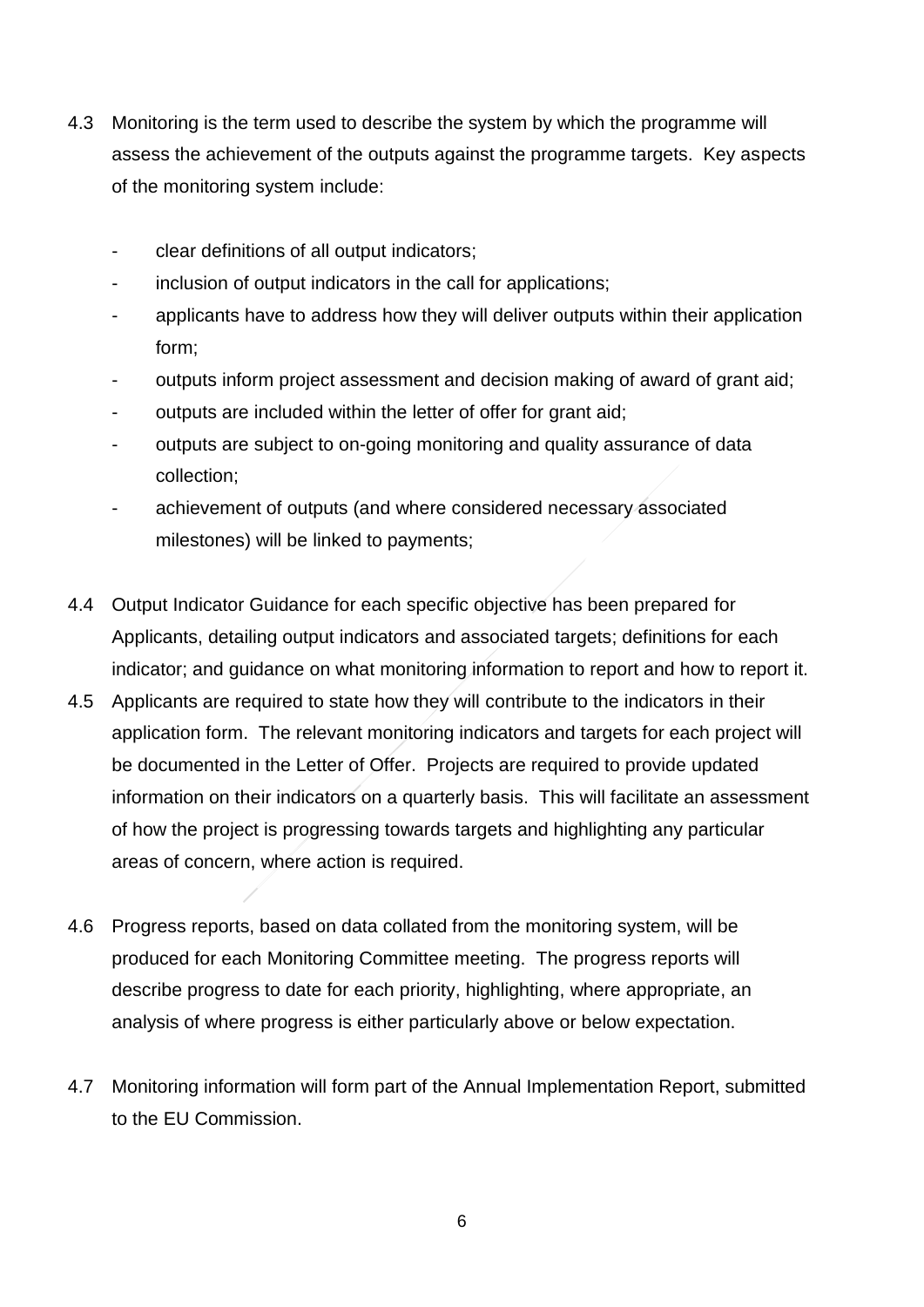4.8 There is a central database shared between INTERREG VA, PEACE IV and other ESIF programmes in NI. Training will be provided to those involved in data entry and monitoring. The system will be used to collect essential financial and non-financial monitoring data and will provide input data for use by programme authorities when communicating with the European Commission using the web interface of the Commission's Electronic Exchange Systems.

# **5. EVALUATION**



**Simplified Intervention Logic**

5.0 The programme identifies result indicators for each specific objective (Table 3 of the Cooperation Programme). Some of the result indicators utilise official statistics, not national statistics. (Official Statistics include several categories of statistics produced by public bodies: National Statistics, statistics produced by GSS that are not NS, statistics produced by Crown Bodies but not under the professional management of the GSS and statistics produced by non-Crown Bodies included in secondary legislation. National Statistics are a subset of official statistics which have been certified by the UK Statistics Authority as compliant with its Code of Practice for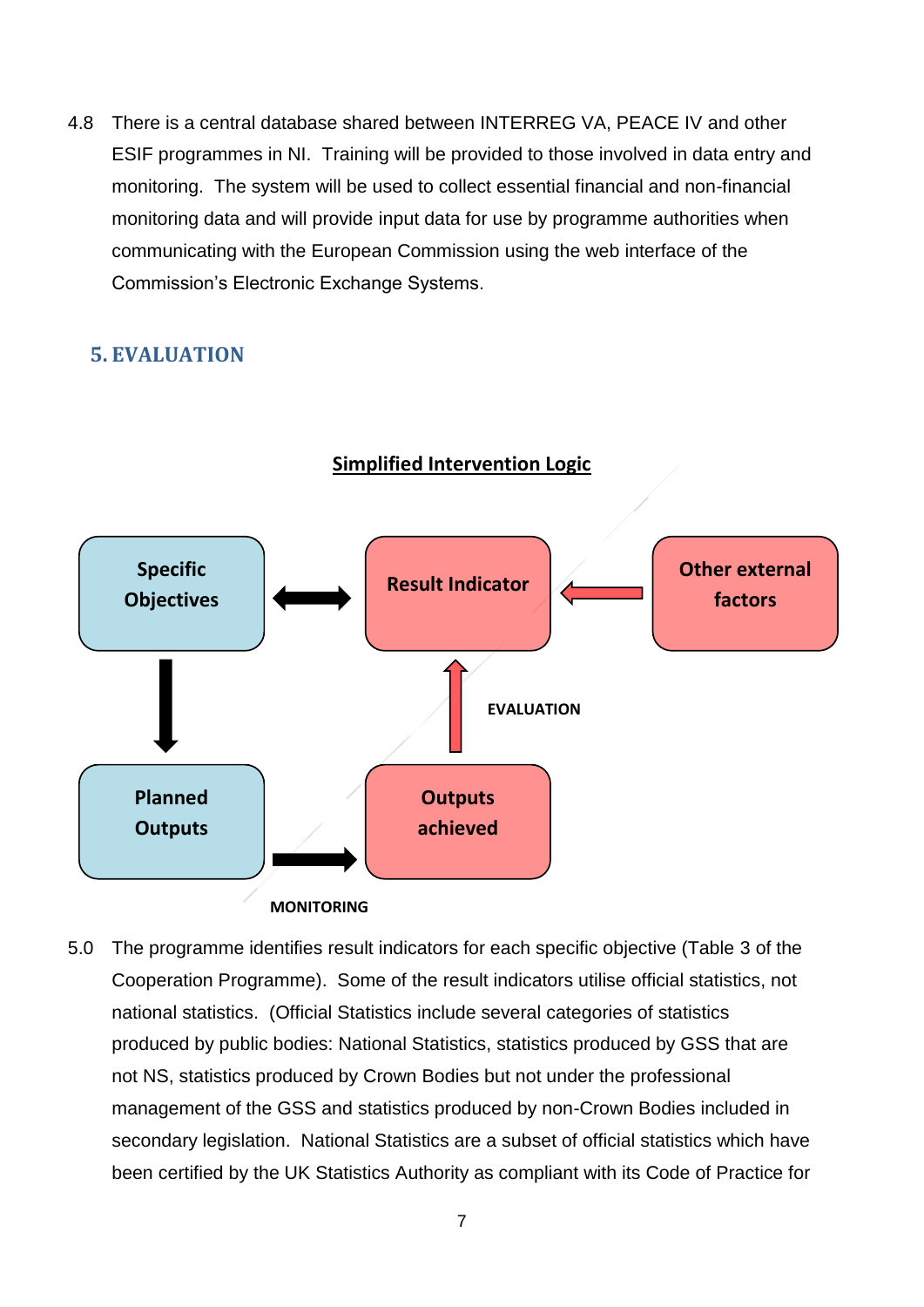Official Statistics.) The result indicators measure change at regional level. It is anticipated that the programme investments should have a positive impact on the result indicators. However, the achievement of the result may be influenced by other external factors, including other investments, other policy initiatives, changes in the regional economy etc.

- 5.1 Regulation 1303/ 2013 Article 56(3) requires that an evaluation should assess how the support provided has contributed to the achievement of objectives of the programme, at least once during the programming period. Therefore an impact evaluation will be conducted for each priority axis. The impact evaluation will also comment on the contribution of the priority axis to EU 2020 objectives (Regulation 1303/2014 Article 54).
- 5.2 The impact evaluations will be commissioned in 2016/17, and produce reports in the following years: 2018, 2020 and 2022. The report received in 2022 will include a summary of all previous findings, and will contribute directly to the programme summary of evaluation findings, to be submitted to the EU Commission.
- 5.3 The primary purpose of evaluation of the priority axis is to explore the contribution of the programme to the movement of the result indicator. The result indicator may have moved more or less than anticipated, and the movement may have been due to the programme investment or other external factors. The evaluations will be tasked with exploring these relationships, and identifying any key lessons. The evaluations will include desk-based research to determine the effects of interventions and how best to implement them using the findings of previous evaluations, existing research and consultation with relevant experts. This baseline information will help identify gaps in knowledge where evaluation efforts should be focused. The evaluations undertaken will assess achievements as regards effectiveness (the attainment of the specific objectives set and of the intended results), efficiency (the relationship between the funding disbursed and the results achieved) and impact (the contribution of the programme to the end-objectives of Cohesion policy). Specific relevant evaluation questions will be identified for each priority axis and indicative evaluation questions at priority axis level are included at Annex 1.

8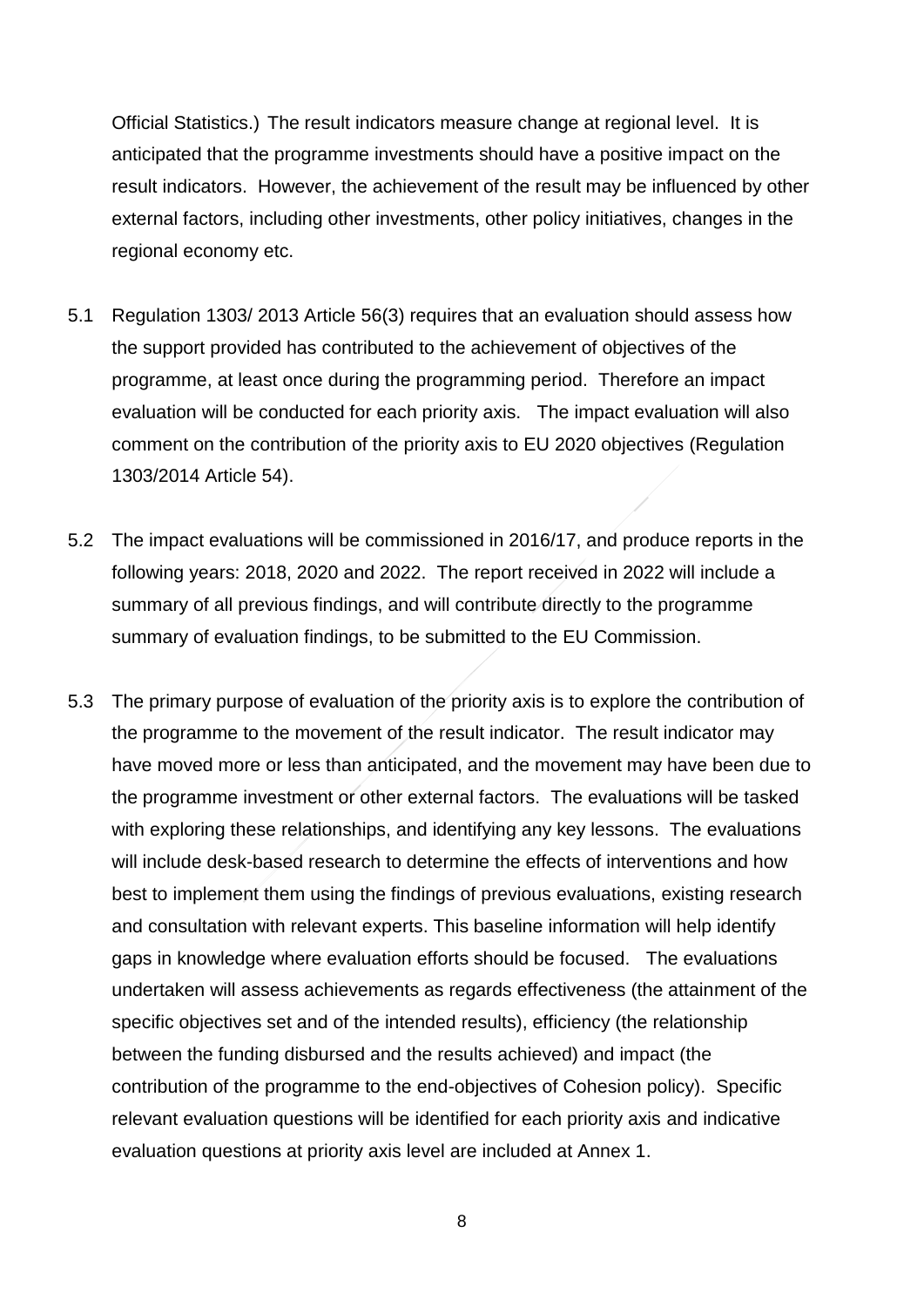- 5.4 The evaluations will be theory-based evaluations (as opposed to counterfactual). Theory-based impact evaluations consider why and how an intervention works; it is mainly a qualitative estimate of the impacts, but will use quantitative data as available, including the monitoring data that has been collected. Counterfactual evaluations use control or comparison groups to consider how much of the change is due to the intervention. As the methodology involves establishing control areas without interventions to compare with areas with intervention, the financial and technical requirements preclude this approach.
- 5.5 An implementation evaluation will also be conducted. This will examine how the programme is being implemented and managed. This will be a shared evaluation with the PEACE IV Programme. The evaluation will consider a range of management and implementation issues including measures to reduce administrative burden as detailed in Section 7 of the Cooperation Programme. Further details of the scope of the evaluation is included in Annex 1.
- 5.6 In accordance with Regulation 1303/2013, Article 7, there is a requirement that Member States ensure equality between men and women and the integration of a gender perspective, including in the monitoring and evaluation of the programmes. In addition, Article 7 specifies that the programme authorities must take appropriate steps to prevent any discrimination on any of the specified grounds. Article 8 requires that the objectives of the funds shall be pursued in line with the principle of sustainable development. The impact evaluations at the priory axis level will examine the contribution of the priority axis to these horizontal principles.
- 5.7 Further evaluations at programme or priority level may result from the annual review process or other reasons as agreed by the Monitoring Committee. To ensure that the programme benefits fully from the evaluations, flexibility in the timing and method of evaluation will be required.
- 5.8 The ex post evaluation of European Territorial Cooperation objective is the responsibility of the EU Commission in close cooperation with Member States and Managing Authorities and is due to be completed by 31 December 2024. The ex post evaluation will be facilitated by programme level evaluations, especially the

9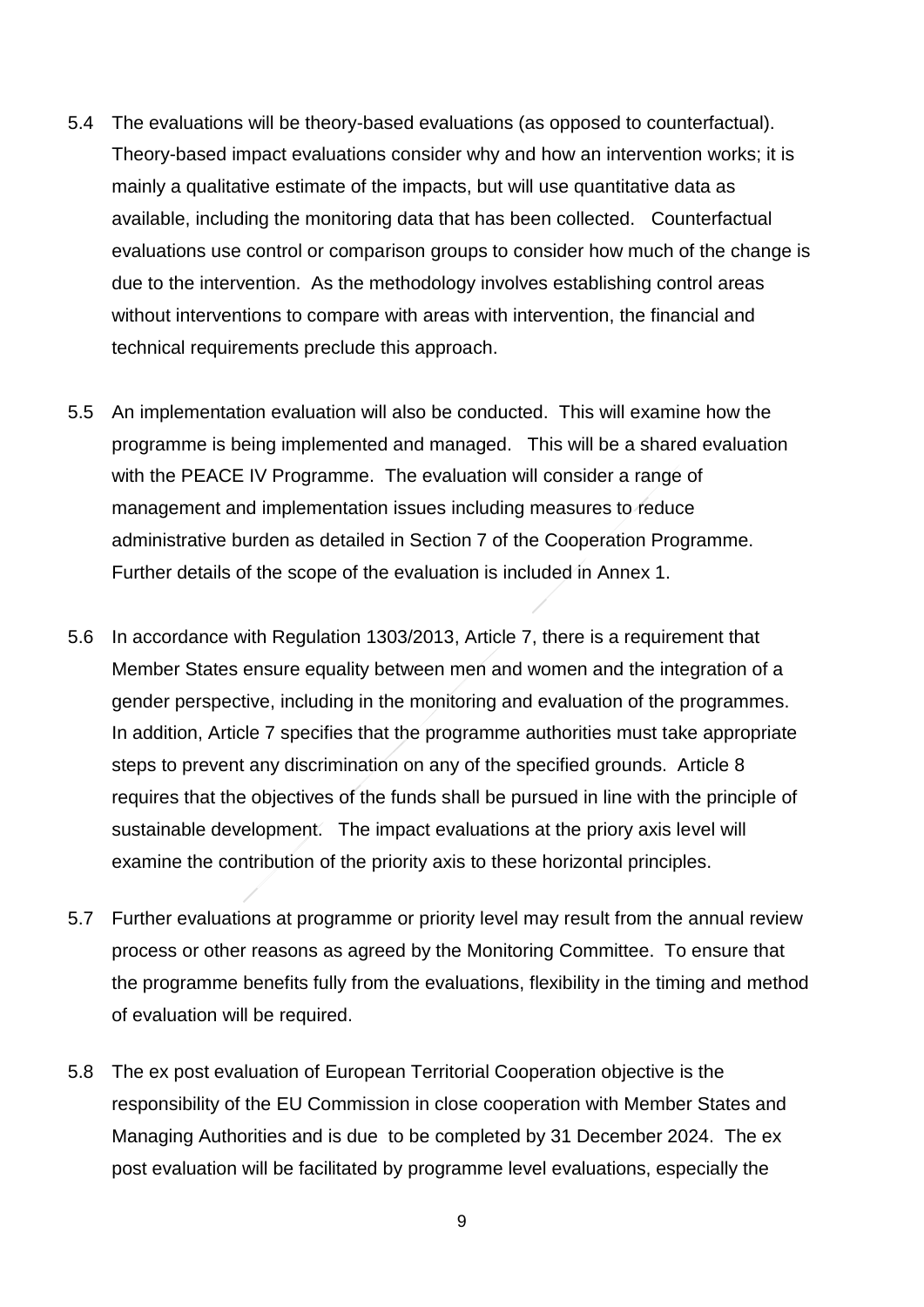summary of evaluations and main outputs and results during the period submitted to the Commission by 31 December 2022<sup>3</sup>. The Managing Authority will contribute to the ex-post evaluation as requested.

## **6. MECHANISMS FOR DESIGNING AND MANAGING EVALUATIONS**

- 6.1 The Monitoring Committee shall appoint an Evaluation Steering Group (ESG) to monitor and advise on implementation of the evaluation plan. The ESG shall be chaired by the Managing Authority with members drawn from the Monitoring Committee. If deemed relevant, technical, scientific or other expert academic input will be included in the Steering Group. This will facilitate the design and quality assurance of evaluations.
- 6.2 The evaluations will be publicly available on SEUPB's website (Article 54(4) CPR). A citizens' summary will also be produced as relevant. The ESG will ensure the findings of evaluations are considered and reported to the Monitoring Committee, together with progress on the implementation of recommendations.
- 6.3 The terms of reference, budget, methodology and findings of evaluations will be transmitted to the Commission through the Structural Funds Common Database (SFC).
- 6.4 Evaluations and their follow-up shall be examined by the Programme Monitoring Committee. The Programme Monitoring Committee may issue recommendations to Managing Authority regarding the evaluation of the Programme. The Programme Monitoring Committee shall monitor actions taken as a result of its recommendations (Article 49.4, CPR).
- 6.5 The Programme Monitoring Committee will examine the evaluation plan annually and suggest revisions, as appropriate.

**.** 

<sup>3</sup> The Programming Period 2014-2020 Guidance Document on Monitoring and Evaluation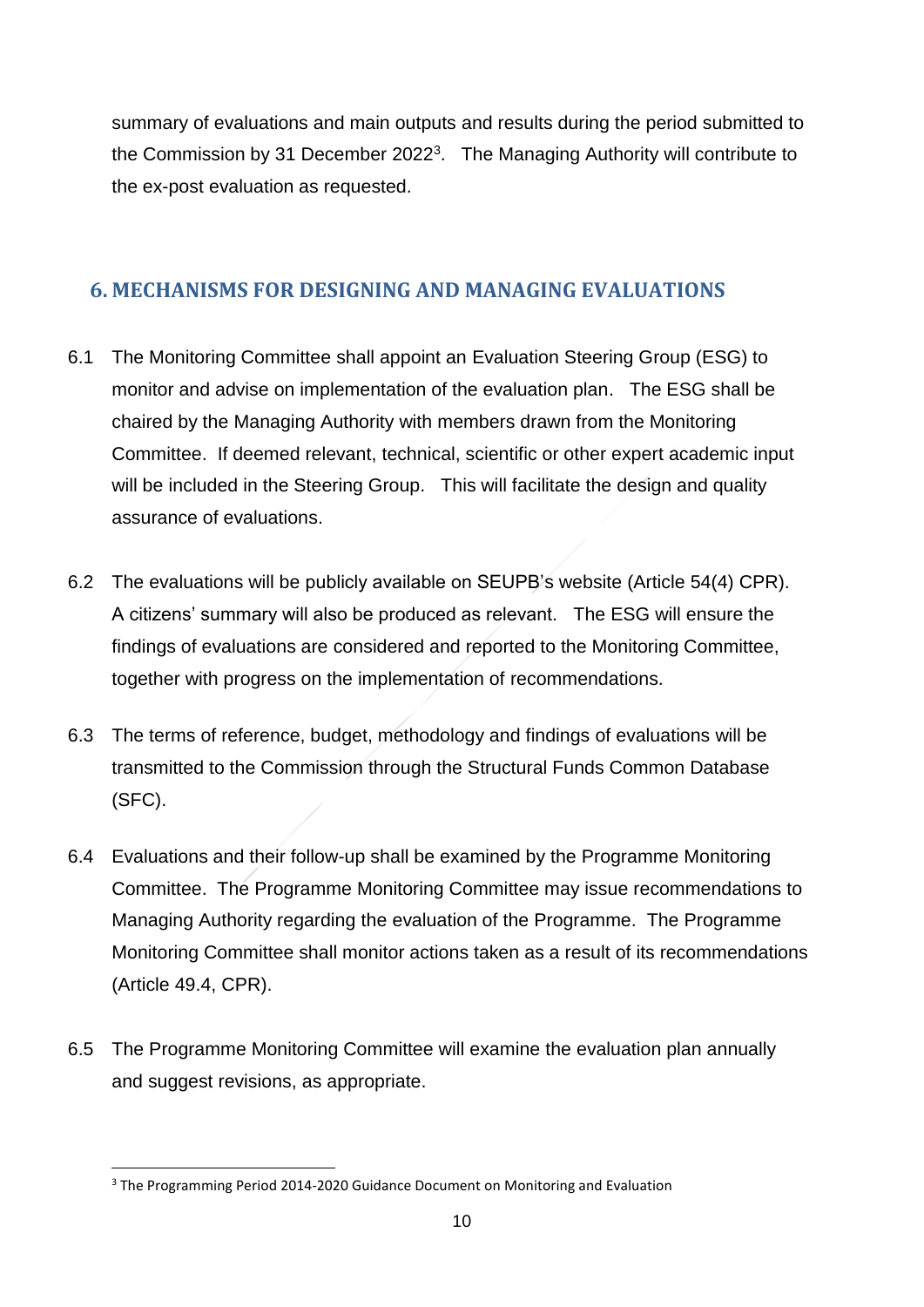- 6.6 In accordance with the principle of independence, evaluations shall be carried out by external experts that are functionally independent of the authorities responsible for programme implementation. (Regulation 1303/2013, Article 54 (3)). The independence of evaluation will also be enhanced by the presence of various stakeholders on the ESG.
- 6.7 Quality management of evaluation contracts has an important role to play in delivering good evaluation results. The quality of the evaluation as a whole is conditional upon the presence of three distinct but interrelated aspects:
	- the quality of the planning and design phase, including the commissioning of the evaluation;
	- the quality of the implementation of the evaluation itself;
	- the quality of the monitoring system and of the available data.

The ESG will ensure quality standards are incorporated in the Terms of Reference for each evaluation and the appointment of the successful evaluators. The ESG will examine and comment on the quality of inception, interim and final reports. The ESG's key role in ensuring quality will be guided by the standards presented in EVALSED – the Commission's online Evaluation Guide. The ESG will also take cognisance of the Evaluation Standards noted in Annex 3 of CION Guidance Document on Monitoring and Evaluation. The structure of evaluation standards includes:

- evaluation activities must be appropriately organised and resourced to meet their purposes;
- evaluation activities must be planned in a transparent way so that evaluation results are available in due time;
- evaluation design must provide objectives and appropriate methods and means for managing the evaluation process and its results;
- evaluation activities must provide reliable and robust results.
- 6.8 The evaluations shall be funded from the budget for technical assistance (Regulation 1303/2013, Article 59 (1)).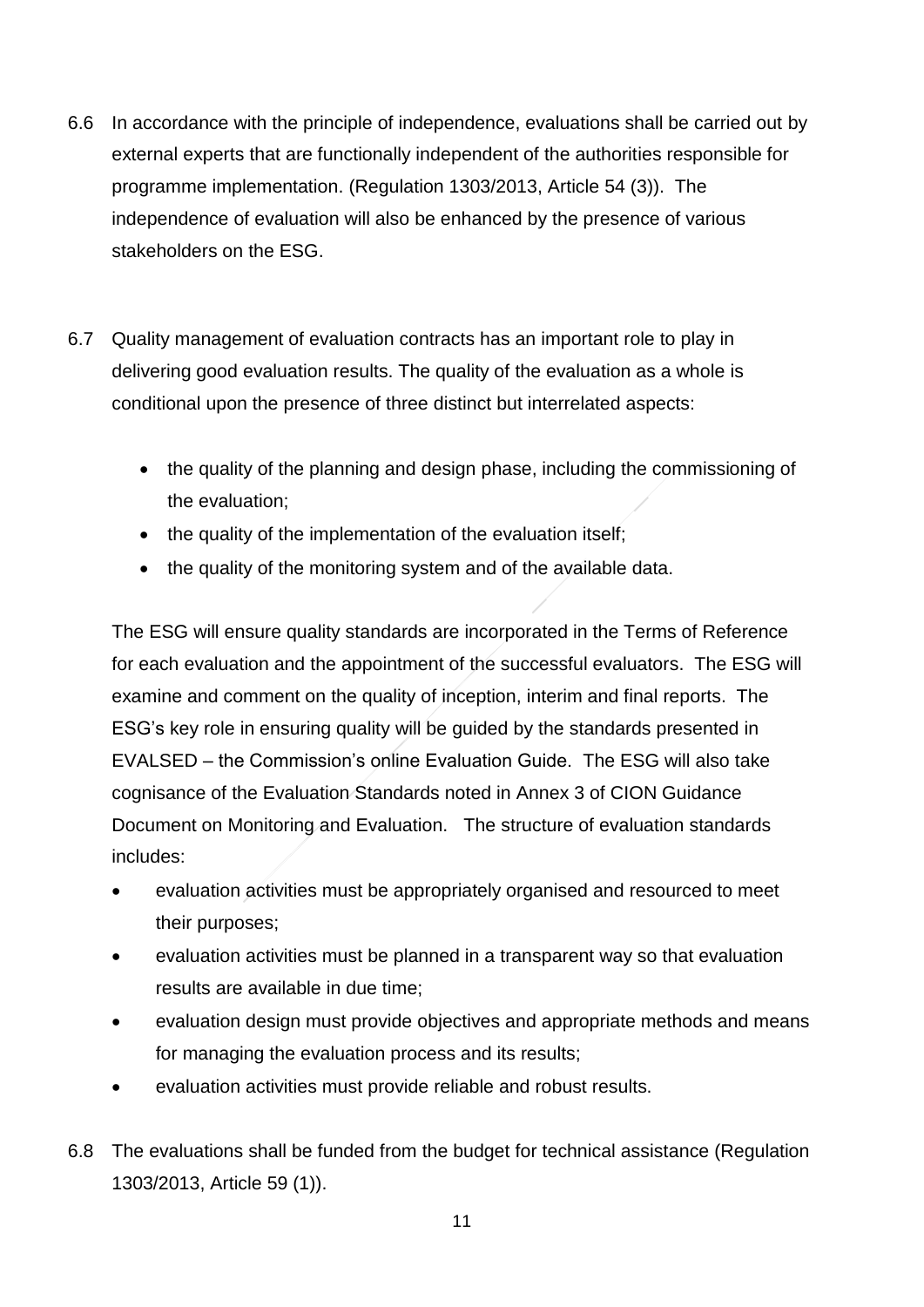- 6.9 Experience from the previous programming period concluded that a single mid-term evaluation limited the value of evaluations for the following reasons:
	- The evaluation covered a number of diverse sectors; a general approach was adopted which failed to gain insight into the technical nature of the specific sectors under examination;
	- The evaluation was carried out at a point in time and the resulting findings were sensitive to the data that was available at that time, which limited the value of the findings;
	- The evaluation covered both the implementation and impact aspects, with the findings focusing on implementation at the expense of impact. This in turn limited the value of the evaluation to informing future programme planning;
	- The public procurement exercise resulted in a limited number of tenders.
- 6.10 To address these deficiencies the following approach will be used to appoint the future evaluators;
	- The implementation and impact evaluations will be commissioned separately;
	- The impact evaluations will be commissioned on a priority axis basis, this will facilitate greater sectoral and technical expertise in the specific priority axis evaluations concerning: research and innovation; environment; transport; and health.
	- The evaluators will be appointed early in programming period, against a predefined reporting schedule. This will enable the evaluators to develop their methodologies and associated information/data sources and report their findings in a timely manner during the course of the programme;
	- Consideration for the NI member state guidance on use of professional services, will be given to the merits of appointing evaluators initially through public procurement or an open call for grant aid under technical assistance A call for grant aid may attract a wider range of potential evaluators including universities and research institutions, in addition to private sector companies.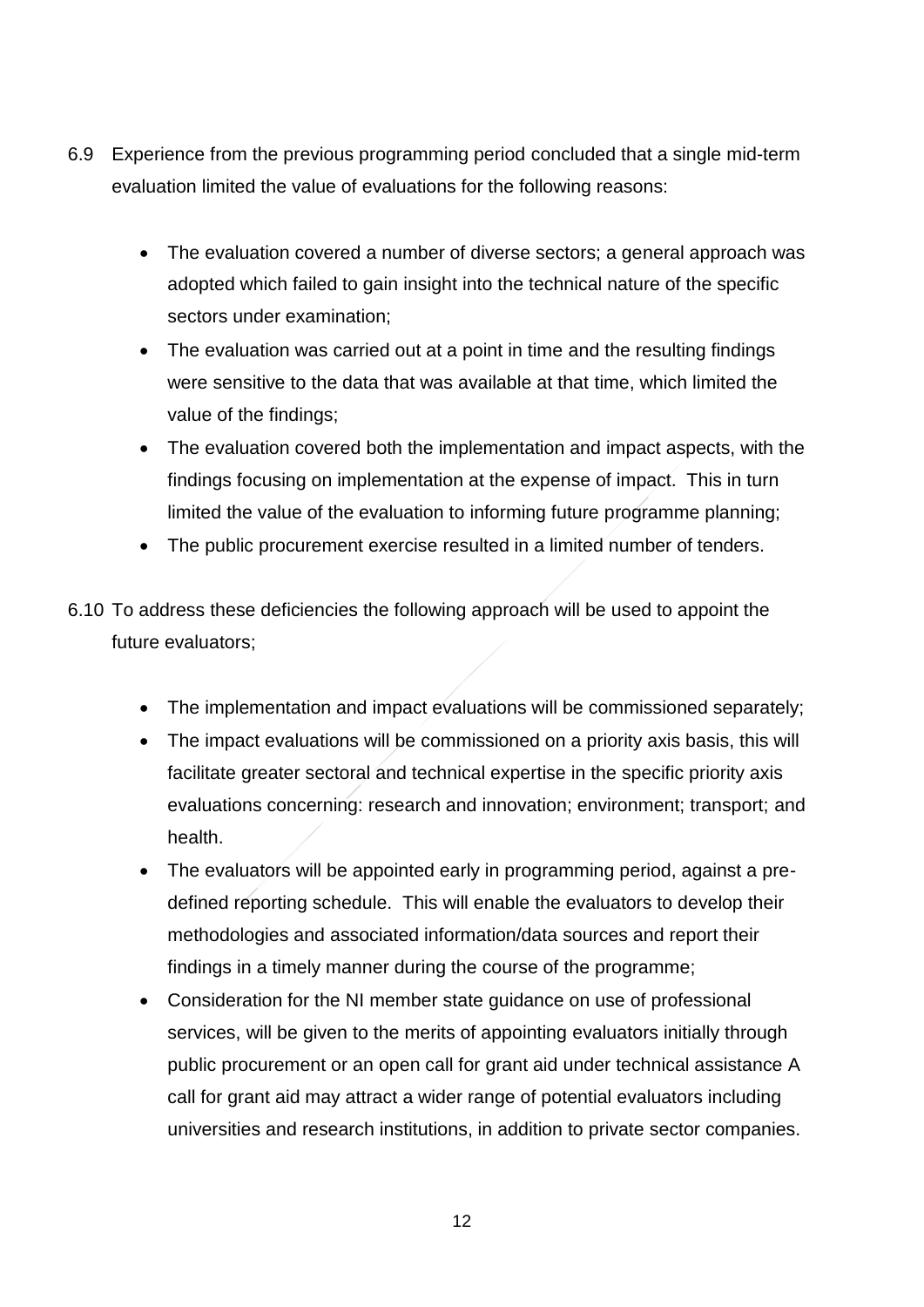This may facilitate building institutional capacity in public policy evaluation, especially as it relates to cross border cooperation.

- The most appropriate method of appointing evaluators for the impact evaluations will be assessed on a case by case basis, with consideration for the NI member state guidance on use of professional services, by the evaluation working group.
- 6.11 The implementation of the evaluation plan is primarily the responsibility of the Managing Authority, which has built up considerable expertise in commissioning and managing and overseeing evaluations during the previous programming periods. The skills of the Managing Authority will be supplemented by the staff from the Northern Ireland Statistics and Research Agency (NISRA), who provide support to the Managing Authority.
- 6.12 The Managing Authority staff directly engaged in managing evaluations will benefit from participation in the Evaluation Network hosted by the Commission services.

# **7. ARRANGEMENTS FOR USING AND DISSEMINATING THE EVALUATIONS**

- 7.1 All impact and implementation evaluations will be presented to the Programme Monitoring Committee. These presentations will be accompanied by a Managing Authority response on each recommendation presented within the report, detailing whether the recommendation has been accepted and how it is being taken forward. As requested by the Programme Monitoring Committee, the Managing Authority will provide further updates on these recommendations.
- 7.2 The Managing Authority shall submit to the Commission a report summarising the findings of evaluations carried out during the programming period by 31 December 2022 (Regulation 1303/2013, Article 114(2)).
- 7.3 In the interest of transparency and in order to stimulate public debate on evaluation findings, all evaluation reports will be published on the SEUPB website.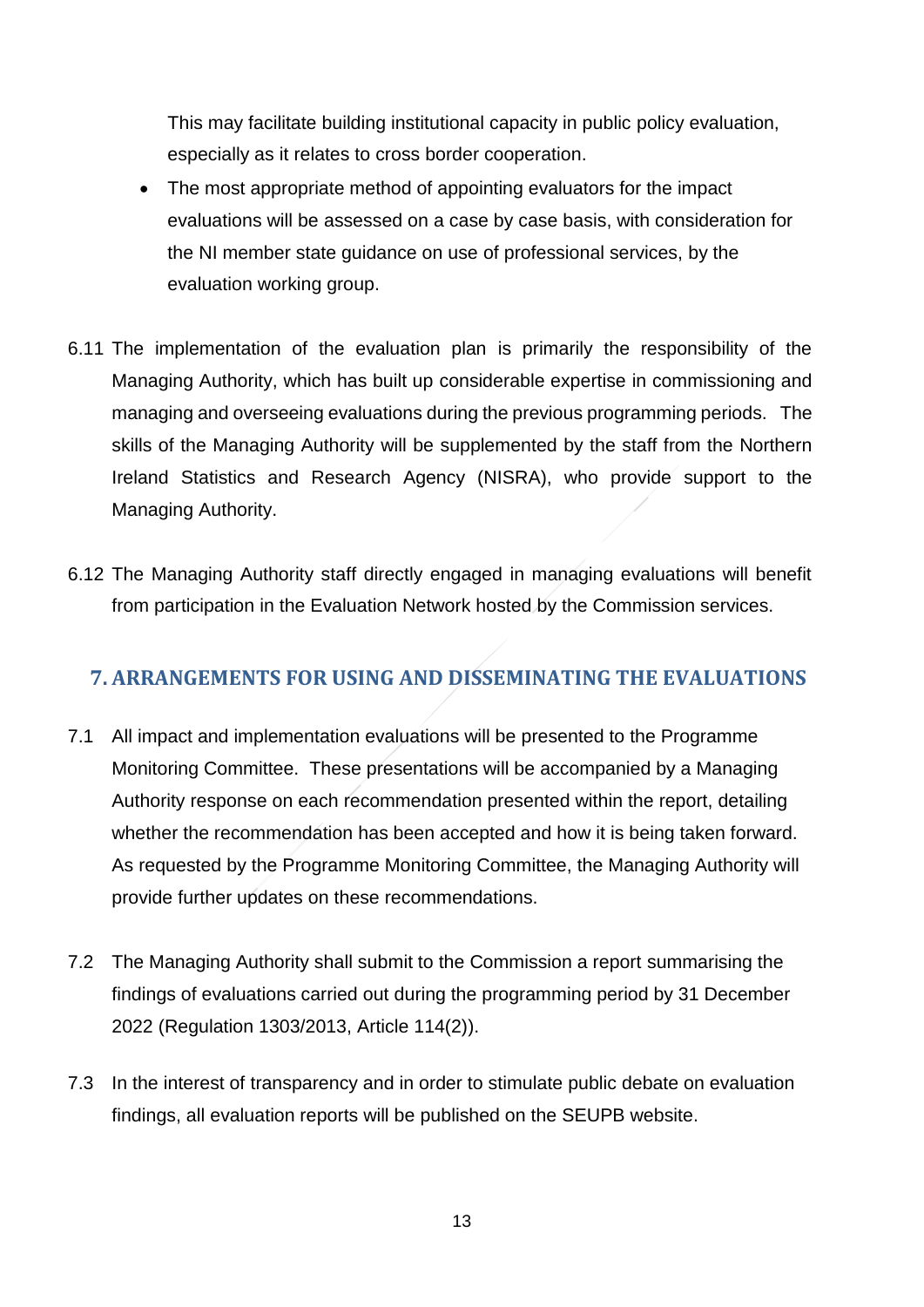- 7.4 A citizens' summary will also be produced as relevant. This will encourage wide dissemination of the evaluation findings.
- 7.5 Events and seminars involving Lead Partners and other stakeholders will be held to discuss significant findings. This will aim to promote interest in the evaluation, strengthen its credibility, and add to the learning process. Information sharing will be particularly useful when undertaking impact evaluations.
- 7.6 Consideration will also be given to participation in various European policy fora and Open Days in Brussels, to share the learning with a wider audience.

# **8. PROPOSED TIMETABLE**

- 8.1 The implementation evaluation will be commissioned through a public procurement process in 2016. The evaluators will report in early 2017, early 2018 and at the end of 2018. This will be a joint evaluation with the PEACE IV Programme.
- 8.2 The priority axis impact evaluations will be commissioned in late 2016/17, with the evaluators being appointed in 2017. The evaluators will report in the following years: 2018, 2020 and 2022.
- 8.3 For the impact evaluations, in a bid to stimulate interest from a wider pool of technical experts, consideration will be given to using an open call for grant aid under technical assistance or public procurement. Interested bodies will be requested to submit grant proposals which meet the needs of the priority axis. The requirements for potential evaluators developed and agreed with the ESG, is likely to include but not limited to:
	- Detailed methodology, including arrangements for quality assurance;
	- Proposals to address any additional data and information needs;
	- Proposals for involvement of stakeholders in the evaluation process;
	- Proposals to disseminate lessons and facilitate policy learning.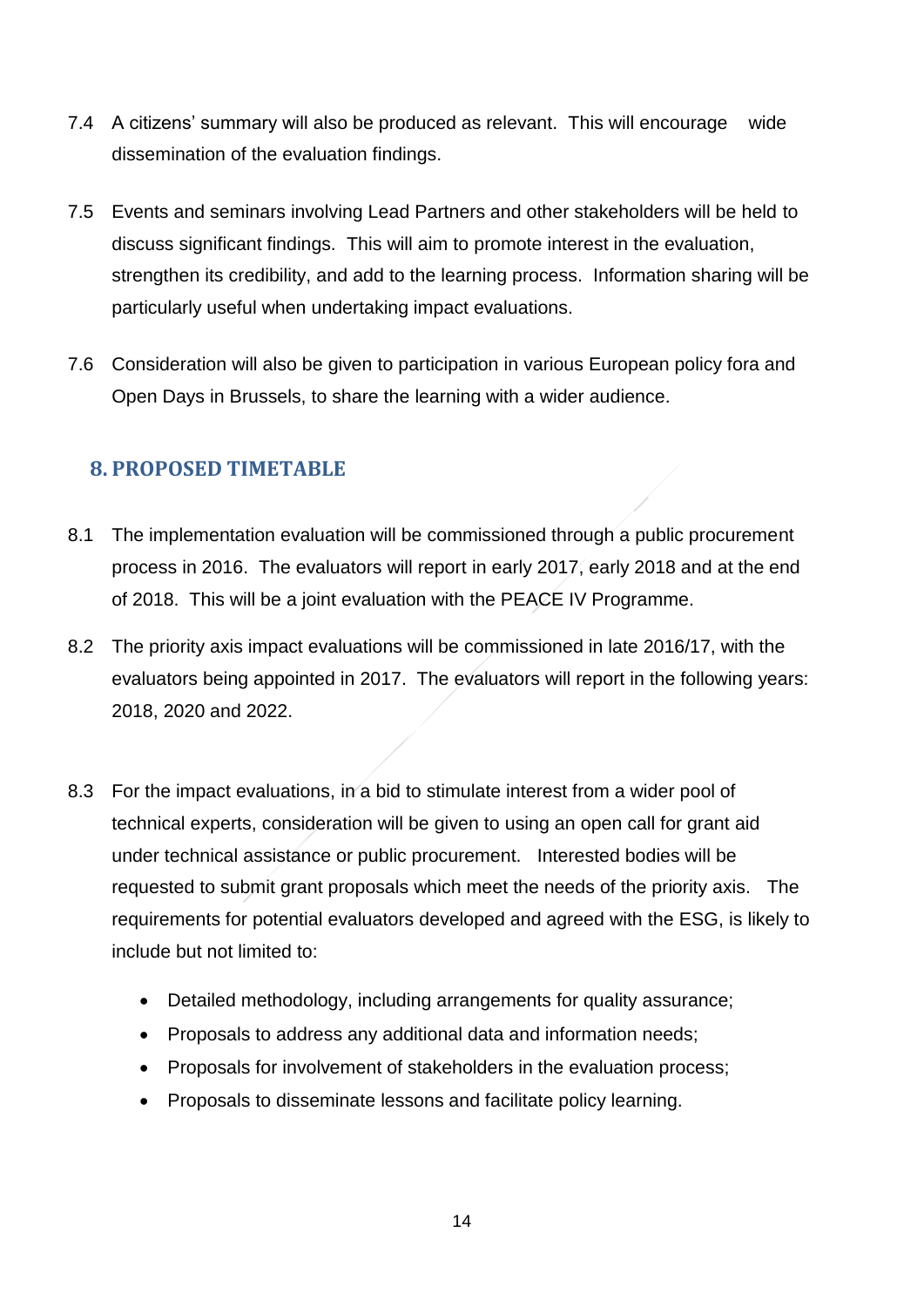8.4 The most appropriate method of appointing evaluators for the impact evaluations will be assessed on a case by case basis, with consideration for the NI member state guidance on use of professional services, by the evaluation working group

#### **9. BUDGET**

- 9.1 The Evaluation Plan will be implemented in line with a maximum budget of €700,000, representing 0.25% of the Programme value. This is an indicative figure, with each individual evaluation subject to a robust value for money assessment and a appropriate competitive process. Therefore the actual budget used dependent on the results of the procurement / grant application process. The ERDF intervention rate is 85%.
- 9.2 The cost of the implementation evaluation will be shared with the PEACE IV Programme.
- 9.3 Savings across all evaluations will be made where possible.
- 9.4 The procurement process will be subject to all normal contract approvals in accordance with the SEUPB financial procedures. The ESG will act as the panel to assess tenders.
- 9.5 The grant applications will be subject to all approval processes, with the applications and assessment being presented to a Steering Committee for decision.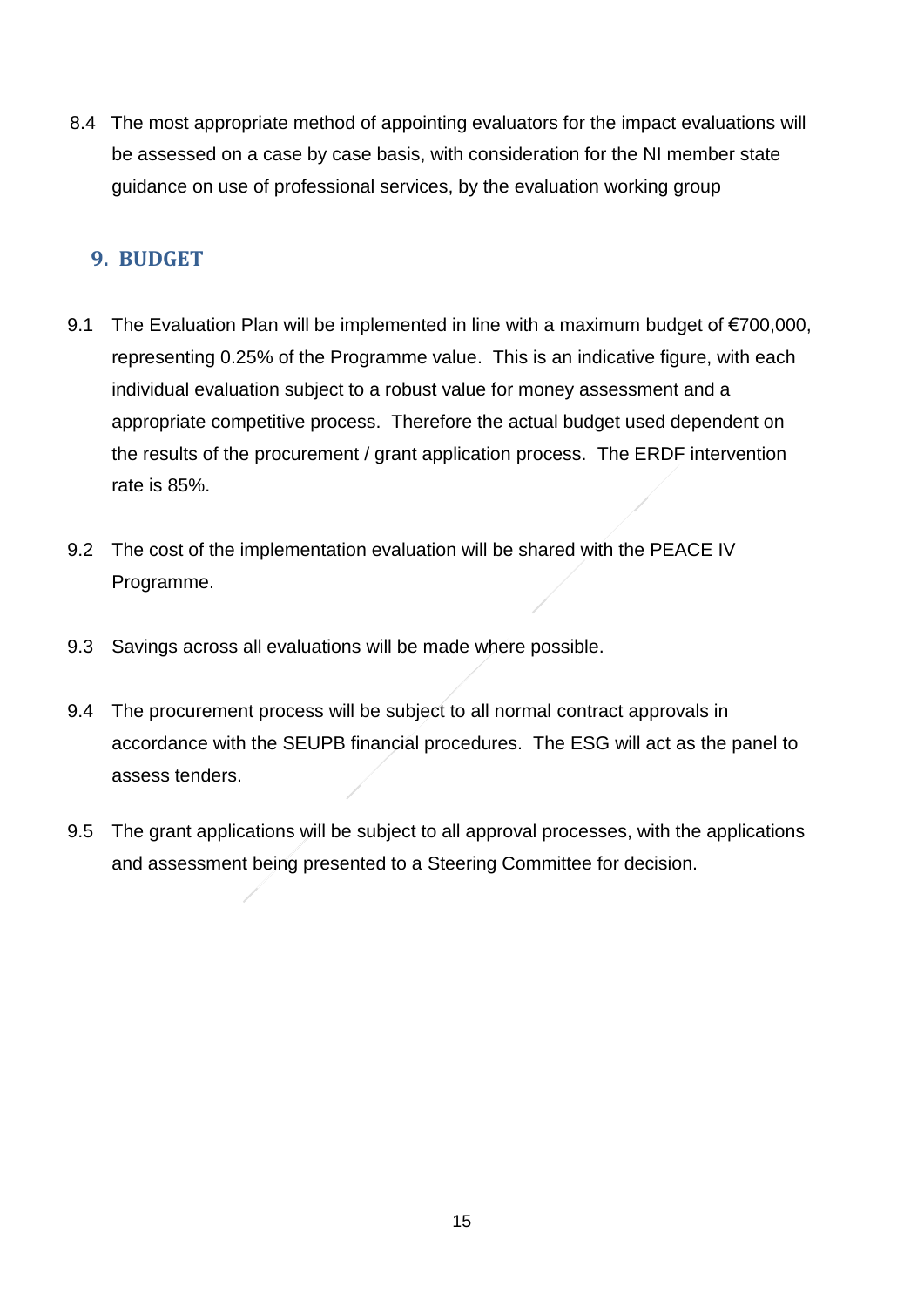#### **Annex 1**

# **Implementation Evaluation: focusing on management and implementation issues including measures to reduce administrative burden**

Section 7 of the Cooperation Programme included a number of Administrative simplifications: Information on Calls for Grant Aid; Application Process; Assessment; Allocation of Funding; Harmonisation of Rules; Project Duration; Letter of Offer Conditions; Monitoring; Budget Structure; Simplified Costs; Lead Partners; Verification; and E-Cohesion.

The evaluation that will report in early 2017, early 2018 and at the end of 2018 will examine these implementation issues. The ESG will agree the exact evaluation questions at the time of commissioning but these may include:

- Has the programme implemented the measures to reduce the administrative burden? What has been the effect of these measures?
- Are potential beneficiaries aware of the Programme and have access to it?
- Is the application process simple?
- Are target processing times being met?
- Are there clear and relevant selection criteria?
- Is the documented data management system effective?
- Are the results of the Programme effectively communicated?
- How could management/implementation of the programme be improved?

#### **Evaluation methods**

Quantitative review of administrative data. Interviews and questionnaires with applicants and lead partners and key stakeholders. No additional data will be required to be collected.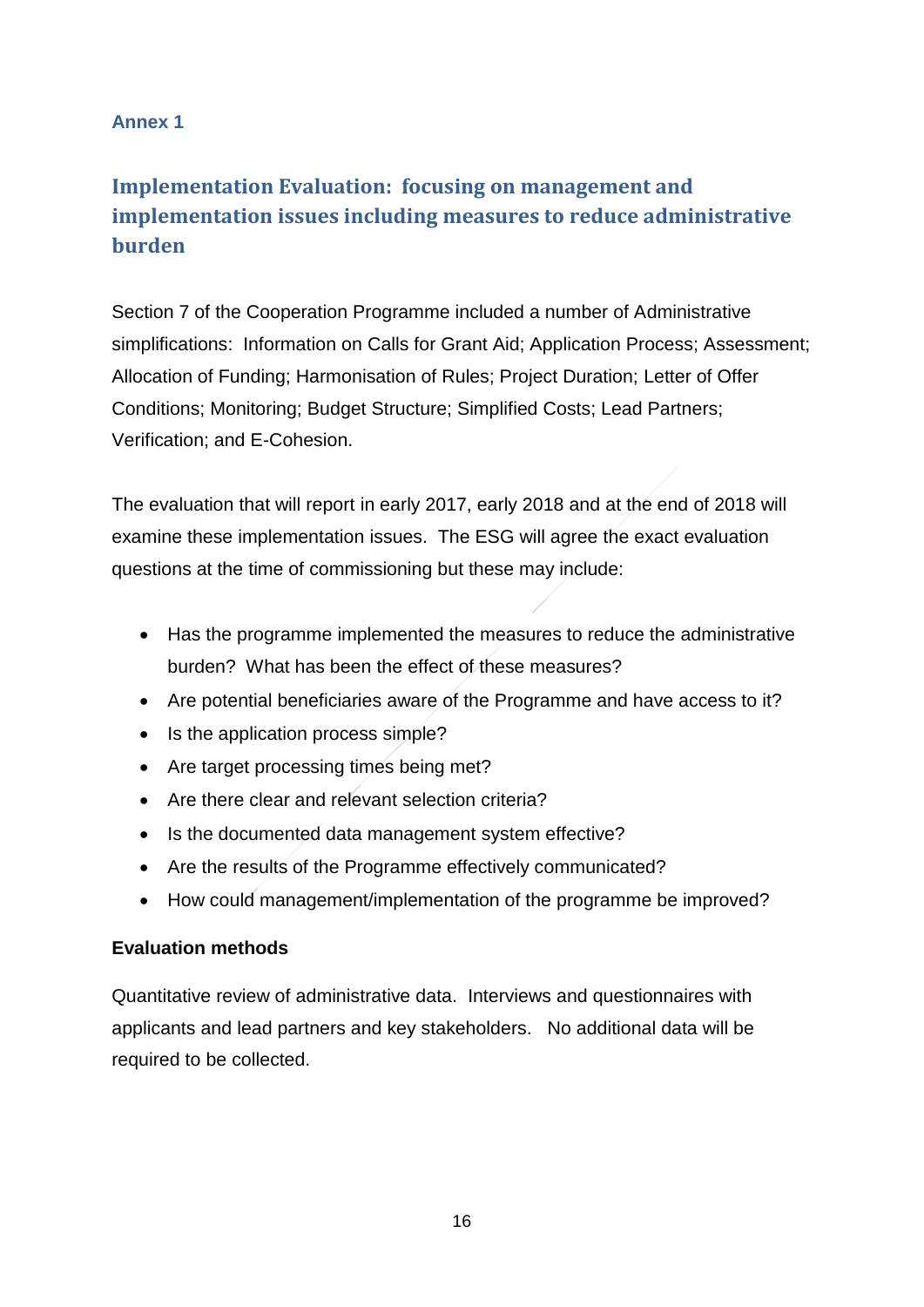# **Impact evaluations focussing on the impact of the interventions in the four priority axis:**

The ESG will agree the exact evaluation questions at the time of commissioning but these generic questions may be included:

- To what extent has the result indicator been achieved?
- What worked well?
- Is the theme as defined in the Cooperation Programme still applicable or what amendments/changes should be considered?
- What policy lessons are there for future investments?
- What hurdles were there, what didn't work well and how could things be done differently?
- Will the cross-border intervention bring added value?
- What cooperation impacts will result?
- Are there barriers to cross-border cooperation that the theme is not addressing?
- Additionality what has been achieved directly as a result of this theme?
- Complementarity how have other programmes/policy initiatives contributed to this theme and how and to what other initiatives has this theme contributed?
- Added Value Assessment?
- What new ways of working/partnerships/relationships have been created as a result of this theme?
- What is the contribution of the theme to the Atlantic Strategy?
- What is the contribution of the priority axis to the horizontal principles of equality and sustainable development?
- What is the contribution of the priority axis to EU 2020 objectives?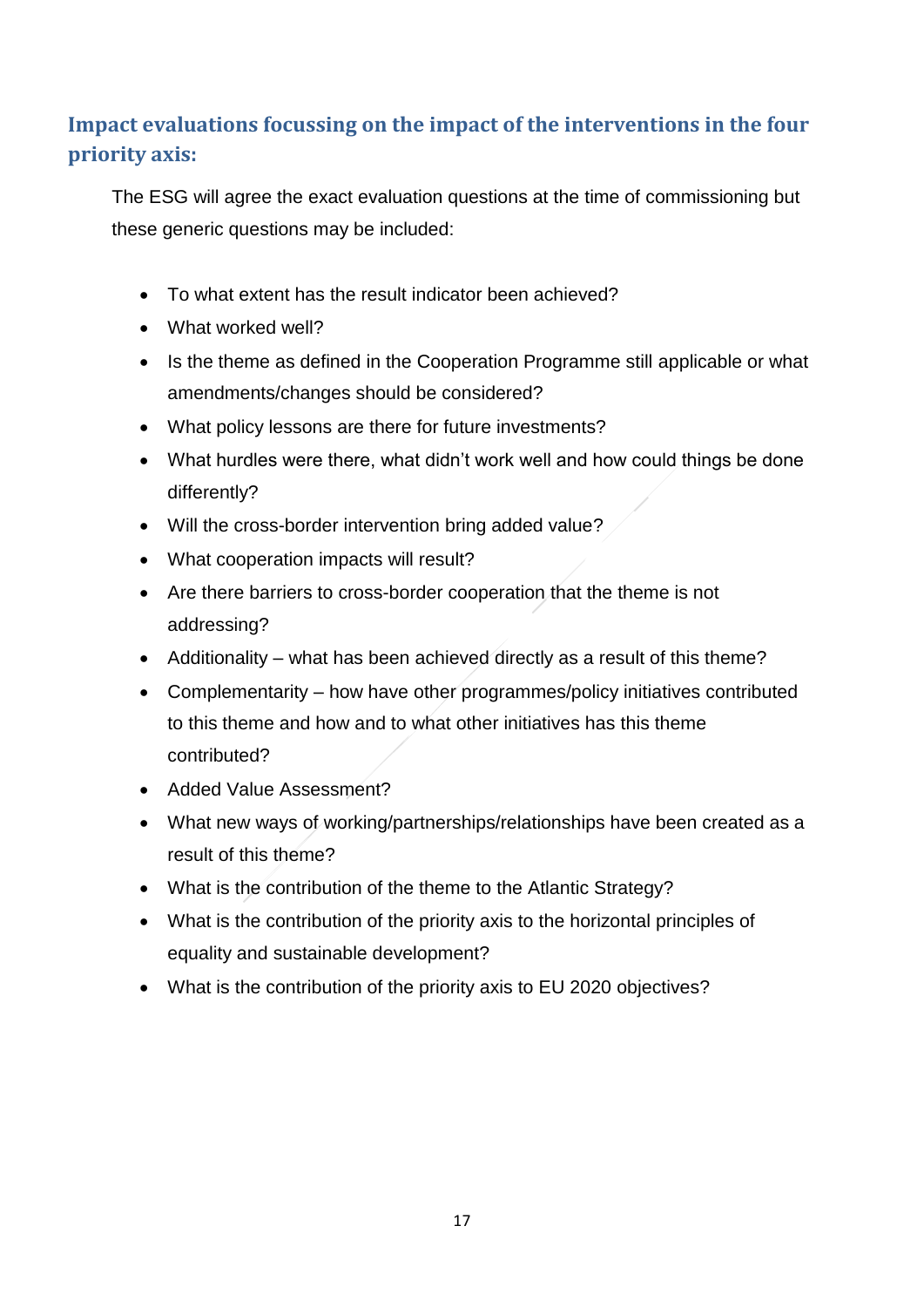| <b>Priority Axis</b> | <b>Specific Objective</b> | <b>Result Indicators</b>        | <b>Timing</b> | <b>Examples of Specific Evaluation Questions</b>                                           |
|----------------------|---------------------------|---------------------------------|---------------|--------------------------------------------------------------------------------------------|
| Research &           | To increase business and  | The annual number of peer       | Reports       | Are the publications specific to the two target                                            |
| <b>Innovation</b>    | industry relevant         | reviewed journal and            | due end       | sectors?<br>What is the balance of uptake across the two                                   |
|                      | research and innovation   | conference publications in      | of 2018,      | sectors?                                                                                   |
|                      | capacity across the       | two target sectors (Health      | end of        | How has compliancy with the peer review<br>requirement been monitored?                     |
|                      | region within two target  | and Life Sciences and           | 2020          | To what extent is the authorship cross-border?                                             |
|                      | sectors; Health and Life  | Renewable Energy) with          | and           | How has the potential to create economic                                                   |
|                      | Sciences and Renewable    | cross-border authorship and     | early         | impact been assessed?<br>What is the economic impact                                       |
|                      | Energies.                 | with the potential to create    | 2022.         | (potential/achieved)?                                                                      |
|                      |                           | economic impact.                |               | What is the balance of participation between<br>academic and industry sectors?             |
|                      |                           |                                 |               | Is there evidence that appropriate steps will be                                           |
|                      |                           | Baseline: 4                     |               | taken to protect Intellectual Property?<br>Is there evidence that a company is involved to |
|                      |                           | Target: 75                      |               | prove the commercial value of projects through                                             |
|                      |                           |                                 |               | the building of a commercial pilot or<br>demonstrator?                                     |
|                      |                           |                                 |               | Is there evidence of licensing interest from                                               |
|                      |                           |                                 |               | existing companies or spin out activity?<br>What percentage of SMEs had the opportunity    |
|                      |                           |                                 |               | to be involved?                                                                            |
|                      | To increase the number    | The percentage of SMEs in       |               | Did some SMEs just prefer to be involved in<br>local (research and innovation, or other    |
|                      | and capacity of SMEs      | the eligible region involved in |               | initiatives)?                                                                              |

**In addition a number of specific priority axis evaluation questions may be asked:**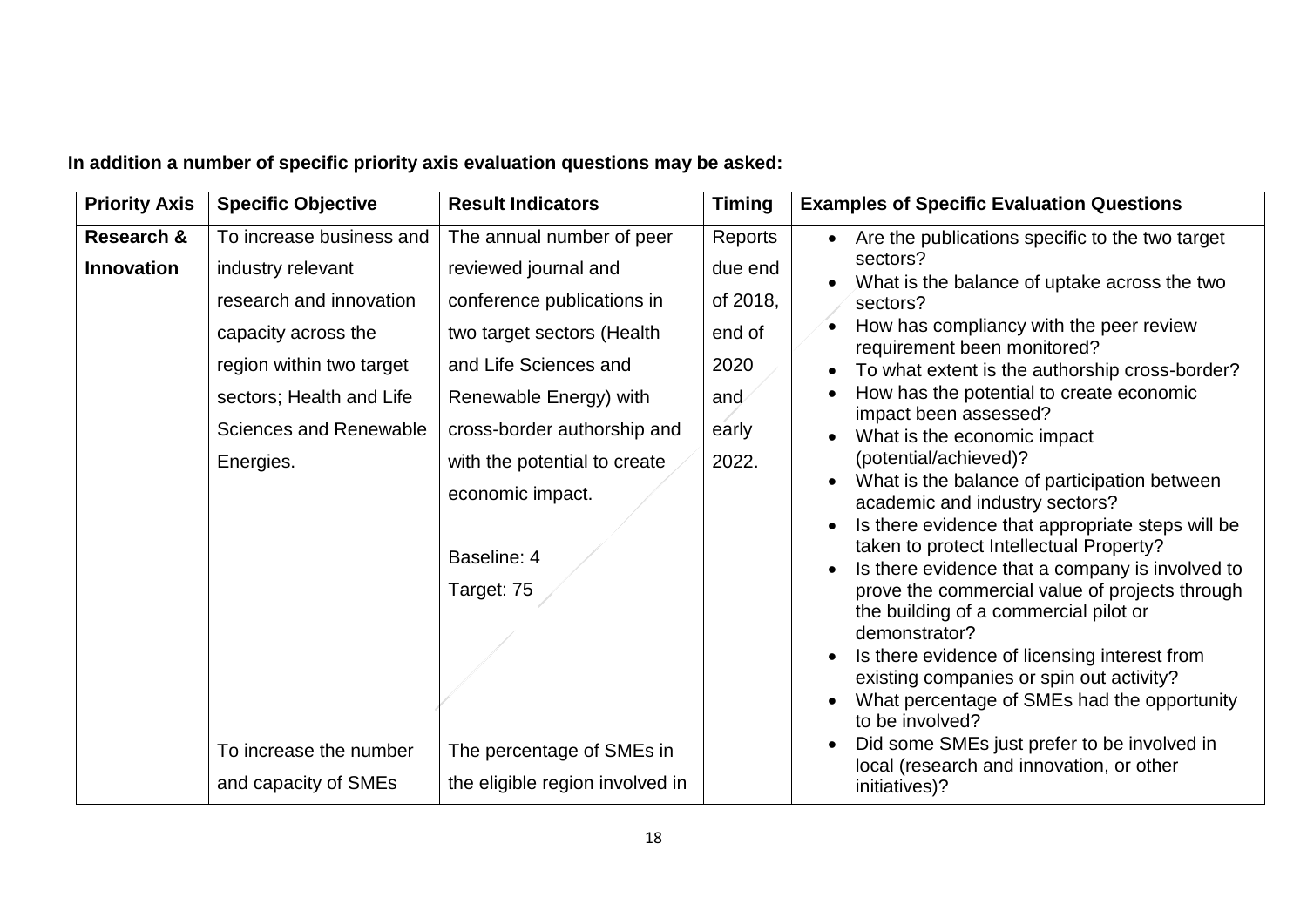| <b>Priority Axis</b> | <b>Specific Objective</b> | <b>Result Indicators</b>   | <b>Timing</b> | <b>Examples of Specific Evaluation Questions</b>                                     |
|----------------------|---------------------------|----------------------------|---------------|--------------------------------------------------------------------------------------|
|                      | engaged in cross-border   | research and innovation    |               | Are there any barriers to cross-border<br>$\bullet$                                  |
|                      | research and innovation   | involving cross-border     |               | cooperation between SMEs and how has the<br>Programme overcome them?                 |
|                      | activity in the region    | collaborations.            |               |                                                                                      |
|                      | aimed at the              |                            |               |                                                                                      |
|                      | development of new        | Baseline: 22               |               |                                                                                      |
|                      | products, processes and   | Target: 33                 |               |                                                                                      |
|                      | services.                 |                            |               |                                                                                      |
| <b>Environment</b>   | The recovery of habitat   | The percentage of selected | Reports       | Which habitats improved – those who were<br>$\bullet$                                |
|                      | and species within        | protected habitats in or   | due end       | worst to begin with, average ones?<br>What improvements were made that justified the |
|                      | protected areas.          | approaching favourable     | of 2018,      | favourable condition?                                                                |
|                      |                           | condition.                 | end of        | What are the medium/longer term effects likely<br>to be?                             |
|                      |                           |                            | 2020          | Were other projects borne out of the<br>$\bullet$                                    |
|                      |                           | Baseline: 1                | and           | improvement?                                                                         |
|                      |                           | Target: 10                 | early         | What is the interaction between protected<br>habitats and species?                   |
|                      |                           |                            | 2022.         | To what extent was cross-border collaboration                                        |
|                      |                           |                            |               | important for habitats and species?                                                  |
|                      |                           |                            |               |                                                                                      |
|                      | To develop cross-border   | Cross-border capacity for  |               | To what extent does cross-border monitoring<br>$\bullet$                             |
|                      | co-operation capacity for | monitoring and management  |               | and management occur?                                                                |
|                      | the monitoring and        |                            |               | How effective is the monitoring and<br>management?                                   |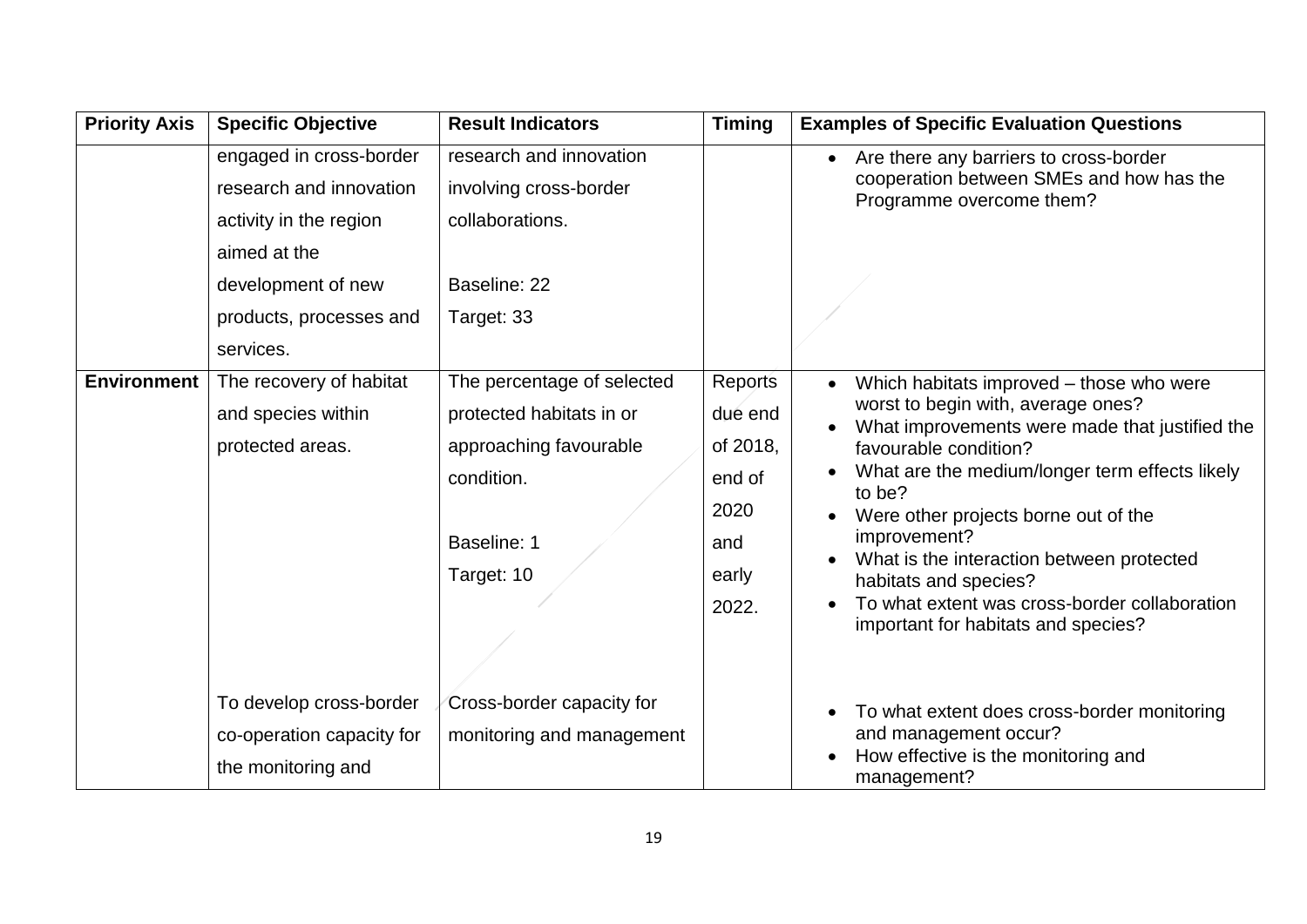| <b>Priority Axis</b> | <b>Specific Objective</b>                                                                         | <b>Result Indicators</b>                                                                                                 | <b>Timing</b> | <b>Examples of Specific Evaluation Questions</b>                                                                                                                                                                                                                                               |
|----------------------|---------------------------------------------------------------------------------------------------|--------------------------------------------------------------------------------------------------------------------------|---------------|------------------------------------------------------------------------------------------------------------------------------------------------------------------------------------------------------------------------------------------------------------------------------------------------|
|                      | management of marine<br>protected areas and<br>species in the region.<br>To improve water quality | of marine protected areas<br>and species.<br><b>Baseline: Little</b><br>Target: Lot                                      |               | What has the result of the monitoring and<br>$\bullet$<br>management been?<br>Has anything happened as a result of the cross-<br>border capacity?<br>What contribution is the Programme making to<br>meeting the Marine Strategy Framework<br>Directive?<br>How did the water quality improve? |
|                      | in shared transitional<br>waters.                                                                 | Percentage of shared<br>transitional waters in the<br>region with good or high<br>quality.<br>Baseline: 0<br>Target: 100 |               | What are the medium/longer term effects likely<br>to be?<br>Have further projects been borne out of the<br>improved transitional waters?                                                                                                                                                       |
|                      | To improve fresh water<br>quality in cross-border<br>river basins.                                | Percentage of cross-border<br>freshwater bodies in cross-<br>border river basins with good<br>or high quality.           |               | How did the water quality improve?<br>What are the medium/longer term effects likely<br>to be?<br>Have further projects been borne out of the<br>improved freshwater bodies?                                                                                                                   |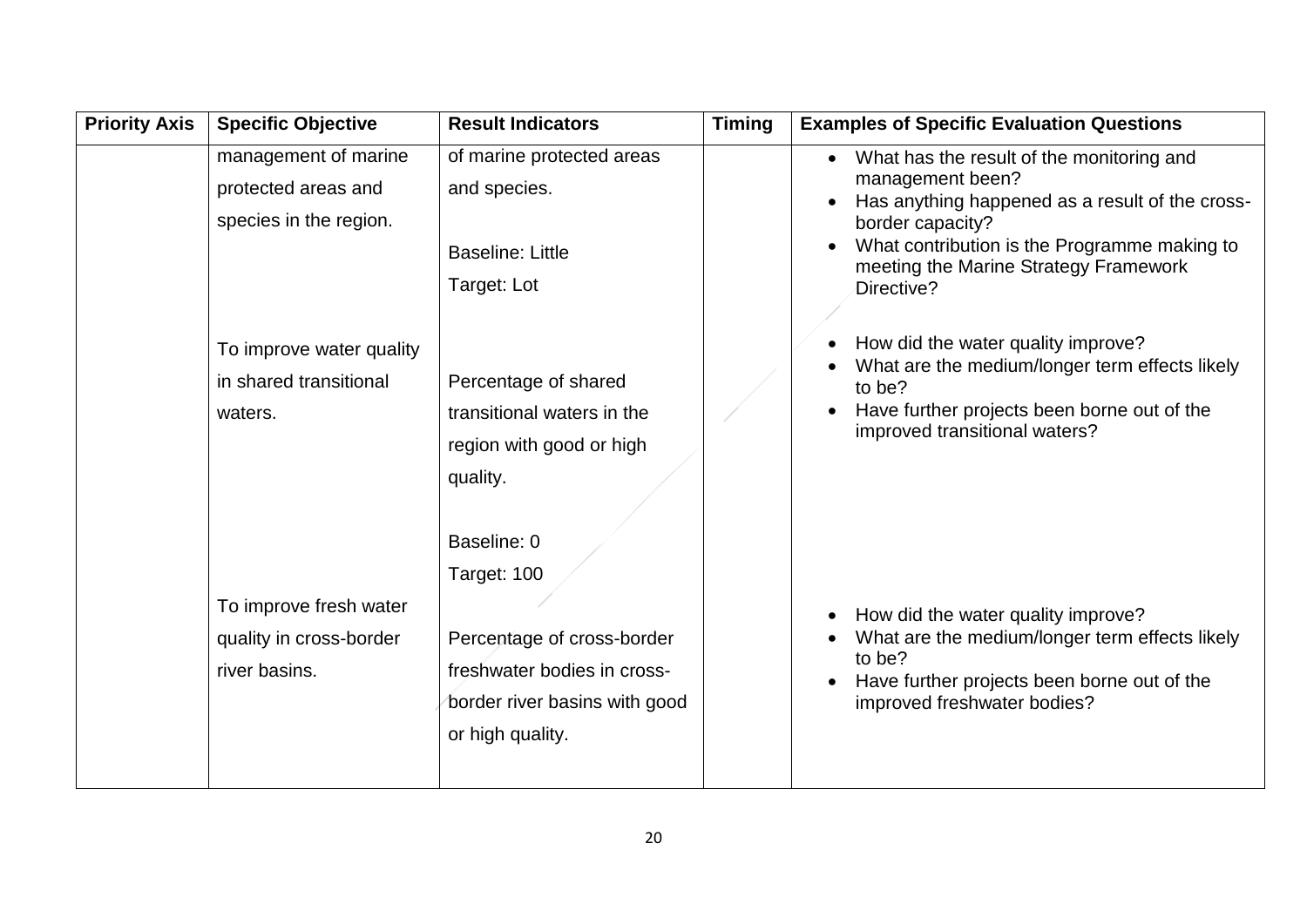| <b>Priority Axis</b> | <b>Specific Objective</b>   | <b>Result Indicators</b>                                                                                                                                                                             | <b>Timing</b> | <b>Examples of Specific Evaluation Questions</b>                                                                                                                                                                                                                                                                                                                                                                                                                                 |
|----------------------|-----------------------------|------------------------------------------------------------------------------------------------------------------------------------------------------------------------------------------------------|---------------|----------------------------------------------------------------------------------------------------------------------------------------------------------------------------------------------------------------------------------------------------------------------------------------------------------------------------------------------------------------------------------------------------------------------------------------------------------------------------------|
|                      |                             | Baseline: 32                                                                                                                                                                                         |               |                                                                                                                                                                                                                                                                                                                                                                                                                                                                                  |
|                      |                             | Target: 65                                                                                                                                                                                           |               |                                                                                                                                                                                                                                                                                                                                                                                                                                                                                  |
| <b>Sustainable</b>   | Promote cross-border        | Number of passenger                                                                                                                                                                                  | Reports       | Had passengers alternative travel options (e.g.                                                                                                                                                                                                                                                                                                                                                                                                                                  |
| <b>Transport</b>     | intermodal and              | journeys utilising cross-                                                                                                                                                                            | due end       | $car$ ?<br>What percentage of passenger journeys were                                                                                                                                                                                                                                                                                                                                                                                                                            |
|                      | sustainable mobility in the | border public transport                                                                                                                                                                              | of 2018,      | due to new users?                                                                                                                                                                                                                                                                                                                                                                                                                                                                |
|                      | cross-border region.        | services;                                                                                                                                                                                            | end of        | Were the journeys made by existing users that                                                                                                                                                                                                                                                                                                                                                                                                                                    |
|                      |                             | Baseline: 8.8%                                                                                                                                                                                       | 2020          | increased their number of journeys?                                                                                                                                                                                                                                                                                                                                                                                                                                              |
|                      |                             | Target: 25%                                                                                                                                                                                          | and           |                                                                                                                                                                                                                                                                                                                                                                                                                                                                                  |
|                      |                             |                                                                                                                                                                                                      | early         |                                                                                                                                                                                                                                                                                                                                                                                                                                                                                  |
|                      |                             | Number of cross-border<br>journeys by walking/cycling in<br>the region;<br>Baseline: 2.7%<br>Target: 10%<br>Number of EV registrations<br>across the region.<br>Baseline: 186<br><b>Target: 2000</b> | 2022.         | Had walkers/cyclists alternative travel options<br>$\bullet$<br>(e.g. car, bus)?<br>What percentage of cross-border journeys by<br>walking/cycling were due to new<br>walkers/cyclists?<br>What is the split between walkers and cyclists?<br>What distance do the journeys relate to?<br>Were there also more non-EV cars registered<br>$\bullet$<br>during the period?<br>Did users register EVs due to environmental<br>concerns or was it for financial or other<br>reasons? |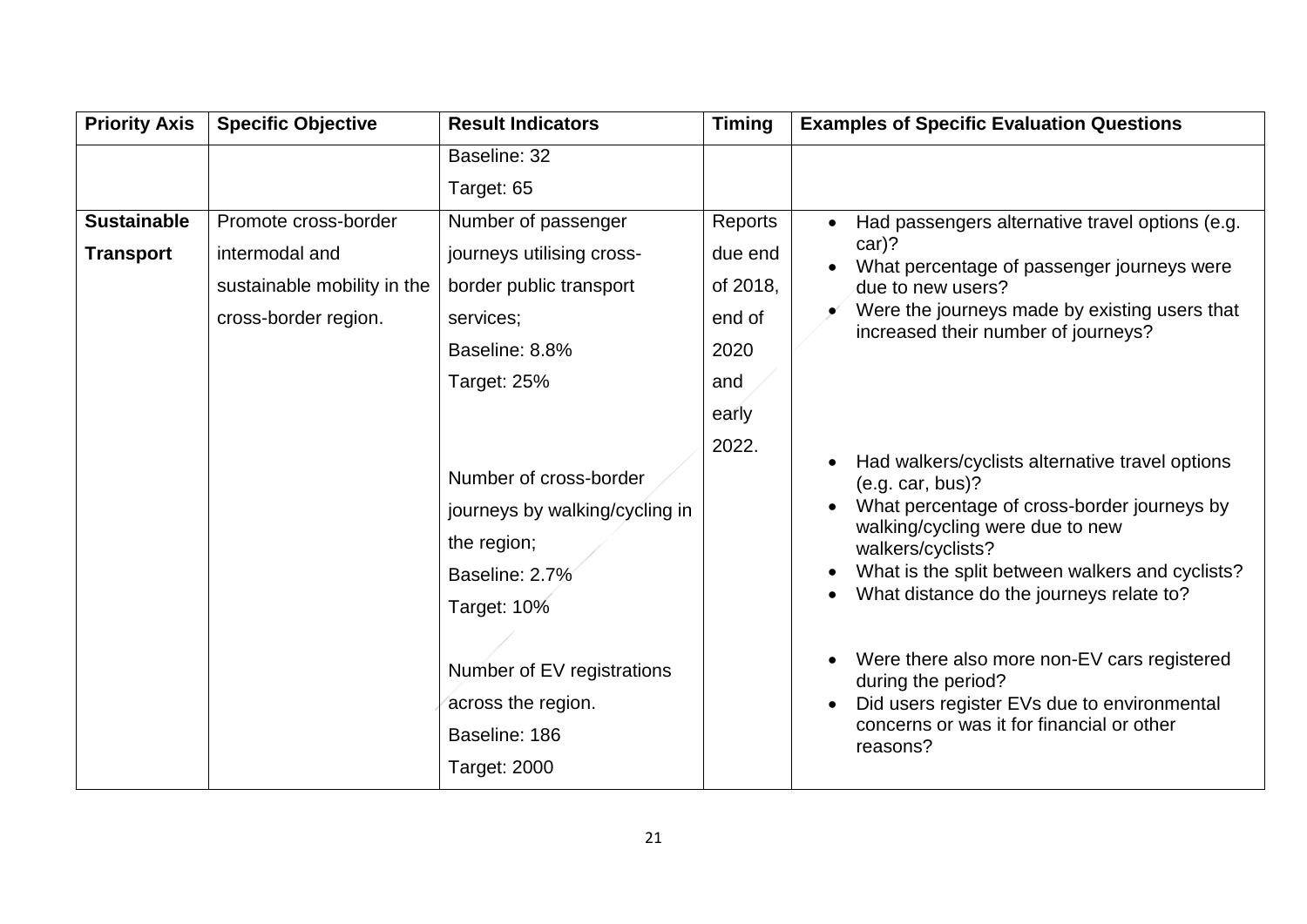| <b>Priority Axis</b> | <b>Specific Objective</b>                                                                                                                                                                                                                                        | <b>Result Indicators</b>                                                                                         | <b>Timing</b>                                                             | <b>Examples of Specific Evaluation Questions</b>                                                                                                                                                                                                                                                                                                                                                                                                                                                                                                                   |
|----------------------|------------------------------------------------------------------------------------------------------------------------------------------------------------------------------------------------------------------------------------------------------------------|------------------------------------------------------------------------------------------------------------------|---------------------------------------------------------------------------|--------------------------------------------------------------------------------------------------------------------------------------------------------------------------------------------------------------------------------------------------------------------------------------------------------------------------------------------------------------------------------------------------------------------------------------------------------------------------------------------------------------------------------------------------------------------|
| <b>Health</b>        | Through collaboration on<br>a cross-border basis, to<br>improve the health and<br>well-being of people living<br>in the region by enabling<br>them to access quality<br>health and social care<br>services in the most<br>appropriate setting to<br>their needs. | The number of episodes of<br>care delivered on a cross-<br>border basis.<br>Baseline: 4700 pa<br>Target: 9000 pa | Reports<br>due end<br>of 2018,<br>end of<br>2020<br>and<br>early<br>2022. | How did waiting times change for cross-border<br>patients and for Northern and Southern<br>patients?<br>Did waiting times all drop as a result of the<br>cross-border delivery?<br>Did the initiative reduce waiting times, allow<br>more patients to be seen or both?<br>What was the patients' experience of the care<br>delivered?<br>Did the Programme fill any gaps in service<br>provision?<br>How effective have cross-border frameworks<br>$\bullet$<br>been?<br>What level of mainstreaming has occurred for<br>cross-border delivery of health services? |